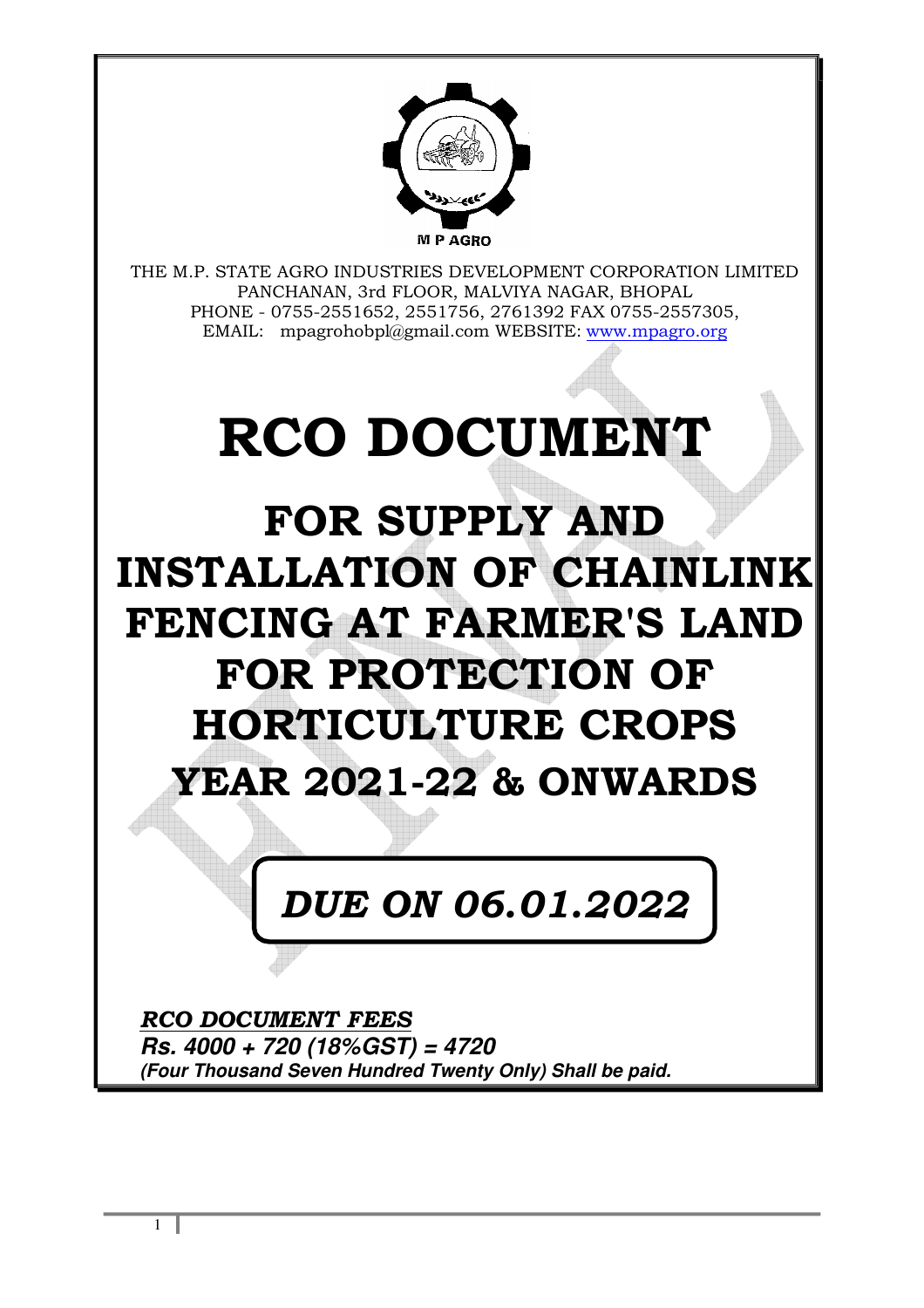

**"PANCHANAN" 3rd FLOOR, MALVIYA NAGAR, BHOPAL Phone (0755) - 2551652, 2551756, 2551807, Fax: 0755-2557305** 

# **LIST OF ANNEXURE OF RATE CONTRACT BID DOCUMENT**

| <b>SN</b>      | <b>PARTICULER</b>                                                         | <b>ANNEXURE</b> | PAGES NO |
|----------------|---------------------------------------------------------------------------|-----------------|----------|
| $\mathbf{1}$   | <b>RCO NOTICE</b>                                                         | $\bf{I}$        | 03       |
| $\overline{2}$ | <b>APPLICATION FORM</b>                                                   | II              | 04 to 05 |
| 3              | DISCLAIMER & ABBREVIATIONS, DEFINITIONS<br>AND INTERPRETATION             | III             | 06 to 08 |
| 4              | TITLE, TIME SCHEDULE, RCO FEE & EMD                                       | IV              | 09       |
| 5              | ELIGIBILITY OF BIDDER, SCOPE OF WORK,<br>TECHNICAL SPECIFICATION & SCHEME | $\mathbf v$     | 10 to 13 |
| 6              | MANDATORY DOCUMENTS TO BE SUBMITED IN<br><b>HARD COPIES</b>               | VI              | 14 to 15 |
| $\overline{7}$ | CONDITIONS OF RATE CONTRACT                                               | <b>VII</b>      | 16 to 21 |
| 8              | GENERAL CONDITIONS OF RATE CONTRACT                                       | <b>VIII</b>     | 22 to 27 |
| 9              | LETTER OF UNDERTAKING AND DECLARATION                                     | IX              | 28       |
| 10             | FINANCIAL BID FORMAT                                                      | $\mathbf{x}$    | 29       |
| 11             | DECLARATION OF BLACKLISTING                                               | XI              | 30       |
| 12             | DRAFT AGREEMENT                                                           | <b>XII</b>      | 31 to 32 |
|                | <b>TOTAL NO OF PAGES -</b>                                                |                 |          |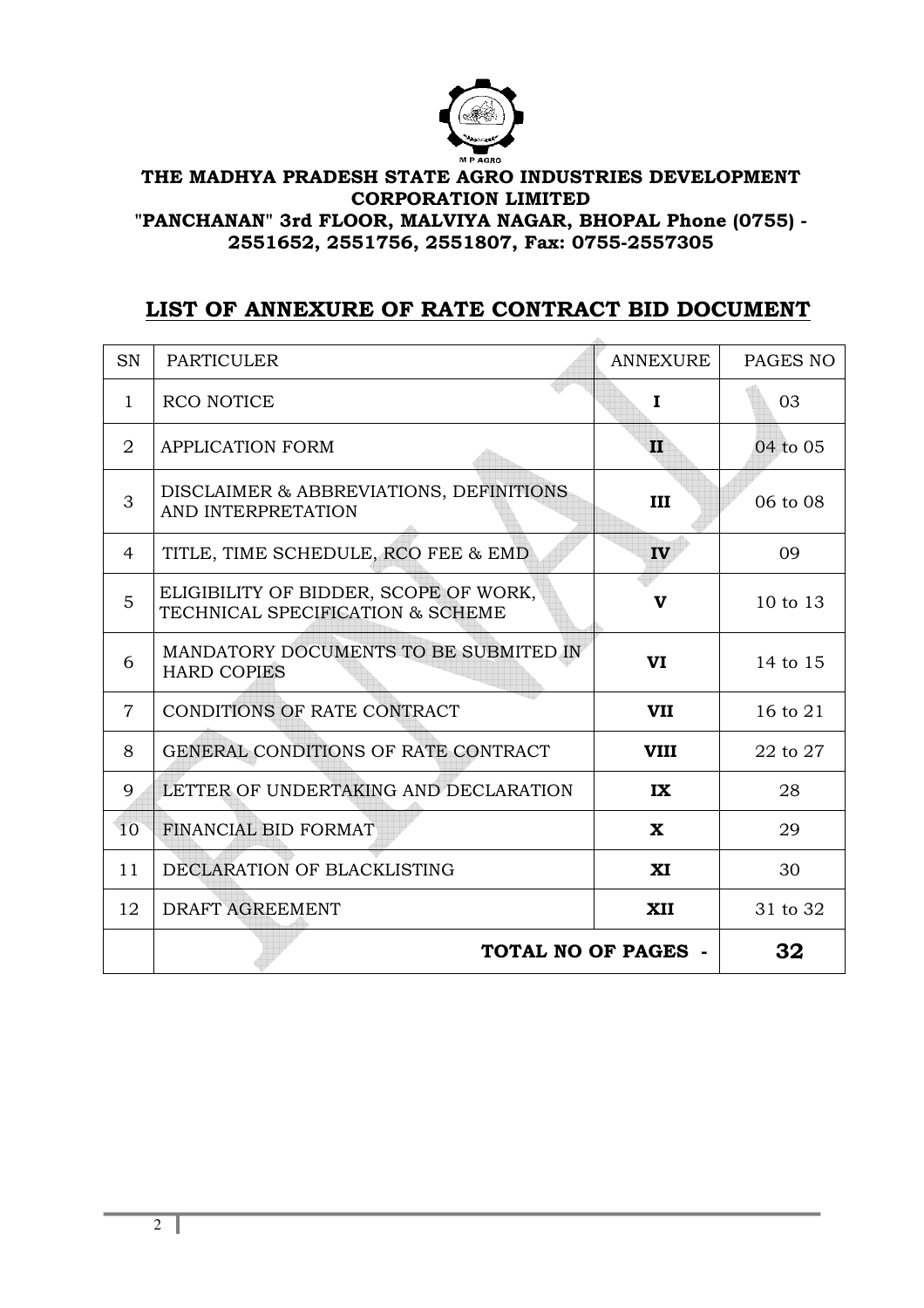

"PANCHANAN" 3rd FLOOR, MALAVIYA NAGAR, BHOPAL Phone (0755)- 2551652, 2551756, 2761392, Fax: 0755-2557305

#### **HO : MKTG/CHAIN-LINK/2021-22/ Dated : 13.12.2021**

 $\triangle$ 

# **RCO NOTICE**

Online RCO are invited FOR SUPPLY AND INSTALLATION OF CHAIN- LINK FENCING AT FARMER'S LAND FOR PROTECTION OF HORTICULTURE CROPS FOR THE YEAR 2021-22 & ONWARDS

Manufacturer of these items may participate in the RCO on the basis of Eligibility Criteria mentioned in the documents.

RCO documents can be purchased by paying RCO fee Rs. 4000 + 720 (18% GST) = 4720 (Four Thousand Seven Hundred Twenty Only) each online up to following date :-

| S.N. Name of Item                                                                                                                               | Last Date to<br>Submit | <b>EMD</b>                |
|-------------------------------------------------------------------------------------------------------------------------------------------------|------------------------|---------------------------|
| FOR SUPPLY AND INSTALLATION OF<br>CHAIN-LINK FENCING AT FARMER'S LAND<br>FOR PROTECTION OF HORTICULTURE<br>CROPS FOR THE YEAR 2021-22 & ONWARDS |                        | $06.01.2021$   1,00,000/- |

The detailed RCO and other information can be seen at Corporation's website www.mpagro.org and www.mptender.gov.in. Amendments, if any, will be published only on above websites. No further notification will be made in the newspapers.

#### **DY. GENRAL MANAGER (MKTG)**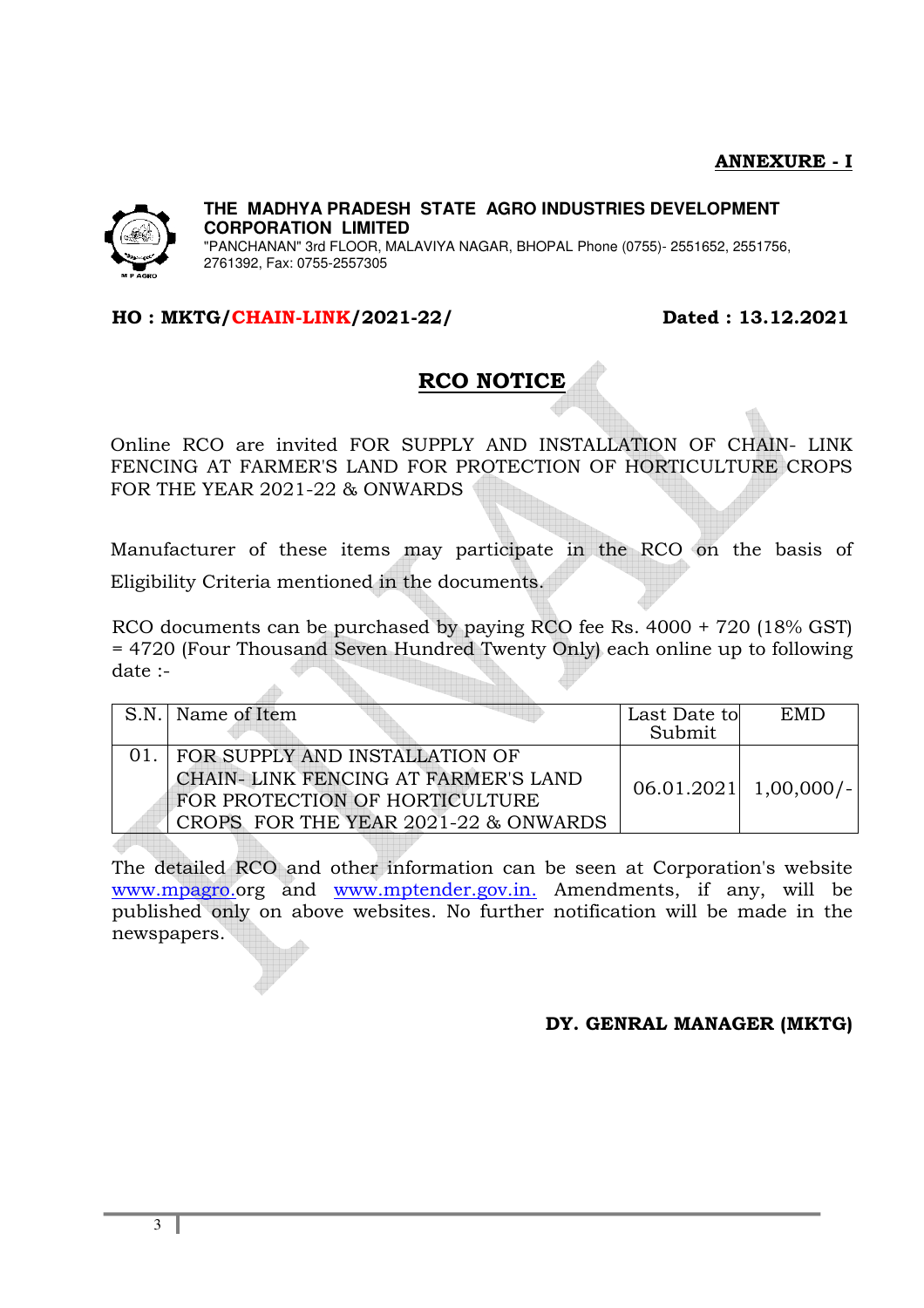#### **APPLICATION**

To,

#### **MANAGING DIRECTOR,**

M P State agro Industries DevelopmentCorporation Ltd 3rd Floor, Panchanan Bhawan Malviya Nagar, Bhopal

**Sub** :- FOR SUPPLY AND INSTALLATION OF CHAIN- LINK FENCING AT FARMER'S LAND FOR PROTECTION OF HORTICULTURE CROPS FOR THE YEAR 2021-22 & ONWARDS

Dear Sir,

 Kindly accept our application for RCO Document FOR SUPPLY AND INSTALLATION OF CHAIN- LINK FENCING AT FARMER'S LAND FOR PROTECTION OF HORTICULTURE CROPS FOR THE YEAR 2021-22 & ONWARDS in the state of Madhya Pradesh. I am submitting application, other documents and details as under. KIN.

| 1              | Name & Address of the Applicant Firm                                                           |                  |                  |                 |
|----------------|------------------------------------------------------------------------------------------------|------------------|------------------|-----------------|
|                | <b>If Proprietorship</b><br>a) Name of Proprietor                                              |                  |                  |                 |
|                | b) Full Address                                                                                |                  |                  |                 |
|                | c) PAN number / GSTN No                                                                        |                  |                  |                 |
|                | <b>If Partnership</b>                                                                          |                  |                  |                 |
|                | a) Name of partners and their address                                                          | 1.               | $\overline{2}$ . | 3.              |
|                | b) Is partnership deed registered If yes<br>then<br>date of registration (attach copy of deed) | Yes / No<br>Date |                  |                 |
|                | If Limited or Pvt. Limited Company                                                             |                  |                  |                 |
|                | under Indian Companies Act 1956.                                                               |                  |                  |                 |
|                | Limited or Private Limited                                                                     |                  |                  |                 |
|                | <b>Registered Office Address</b>                                                               |                  |                  |                 |
|                | Date of Certificate of in Corporation                                                          |                  |                  |                 |
| $\overline{2}$ | Location of Production units                                                                   |                  |                  |                 |
| $\overline{3}$ | Year of Establishment of the units.                                                            |                  |                  |                 |
| 4.             | Name, Designation & Mobile Number of<br>Contact Person,                                        |                  |                  |                 |
| 5.             | Name of Person Singing the TENDER<br>(In Case Of Authorized Person Specific                    |                  |                  |                 |
|                | Power of Attorney has to be submitted)                                                         |                  |                  |                 |
| 6.             | Detail of turnover for last five year for the                                                  | <b>YEAR</b>      | <b>TOTAL</b>     | <b>TURNOVER</b> |
|                | item quoted                                                                                    |                  | <b>TURNOVER</b>  | IN MP           |
|                |                                                                                                |                  | (Rs. in Lacs)    | (Rs. in Lacs)   |
|                |                                                                                                | 2016-17          |                  |                 |
|                |                                                                                                | 2017-18          |                  |                 |
|                |                                                                                                | 2018-19          |                  |                 |
|                |                                                                                                | 2019-20          |                  |                 |
|                |                                                                                                | 2020-21          |                  |                 |

**----2**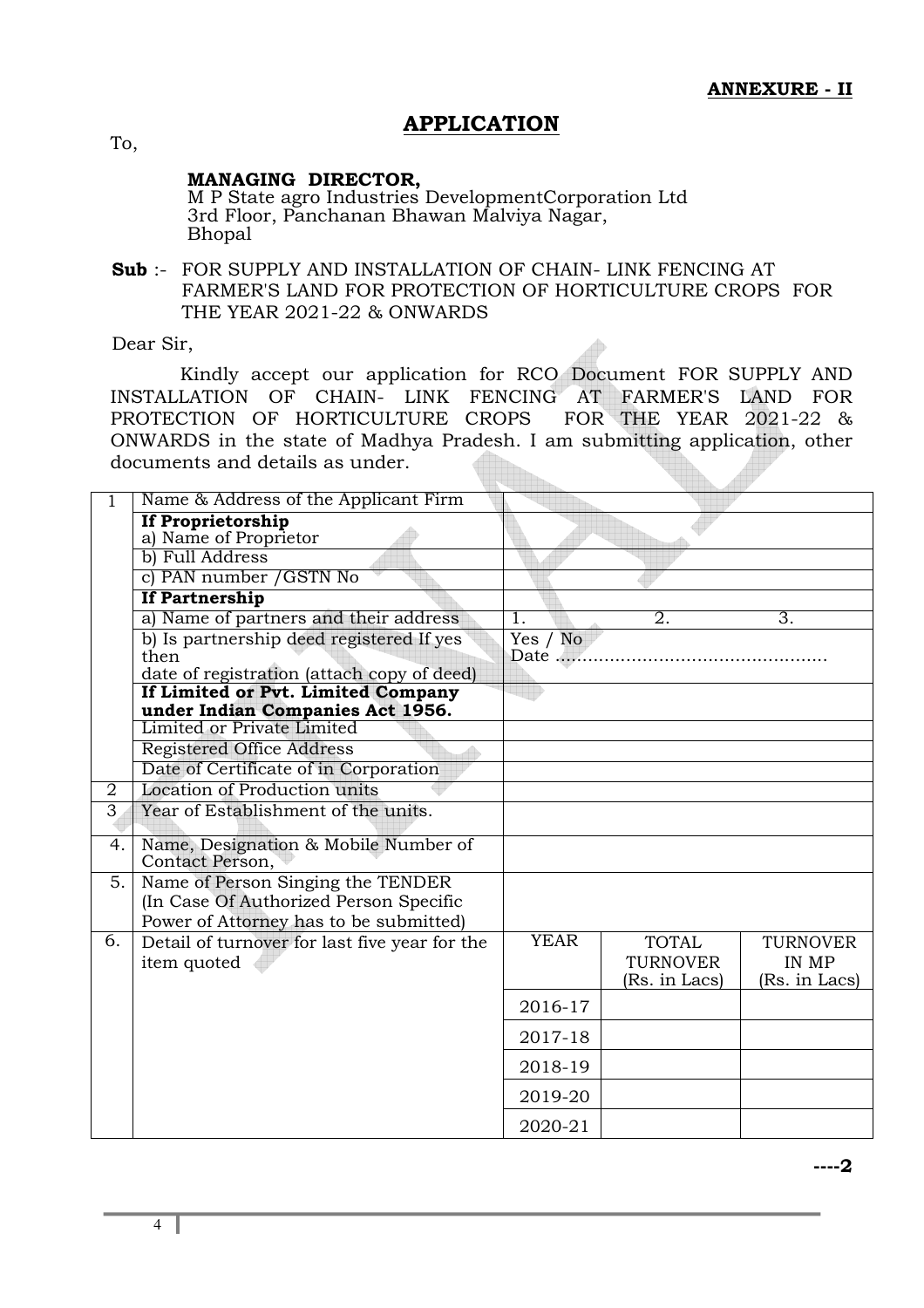#### :: **02** ::

#### **FOLOWING DOCUMENTS ARE ENCLOSED AS UNDER : -**

| S.N. | NAME OF DOCUMENT                                                                                                                                                                                                                                          | ENCLOSED AT<br>PAGE NO.<br>PAGES ARE TO<br><b>BE NUMBERED</b><br>BY BIDDER |
|------|-----------------------------------------------------------------------------------------------------------------------------------------------------------------------------------------------------------------------------------------------------------|----------------------------------------------------------------------------|
| 01   | RCO documents duly signed on each page with office seal<br>affixed. (P. 1 to 31)                                                                                                                                                                          |                                                                            |
| 02   | Bidder should upload copy of MSME-Udyog Adhar                                                                                                                                                                                                             |                                                                            |
| 03   | Bidder should have turnover of Rs. 3 Crores in last five years<br>2016-17, 2017-18, 2018-19, 2019-20 &<br>2020-21<br>for<br>Fabrication/Manufacturing of Steel/Iron Structures & Allied<br>Material. Bidder Should Submit C.A. Report for Authentication. |                                                                            |
| 04   | Bidder should have to obtain feasibility Certificate from LUN any<br>Govt. Agency or Agencies accredited with Quality Council of<br>India.                                                                                                                |                                                                            |
| 05   | Other necessary requirements for eligibility shall be as mentioned<br>in Rate Contract BID document (RCO)                                                                                                                                                 |                                                                            |
| 06   | Application form duly filled as par <b>Annexure</b> - II                                                                                                                                                                                                  |                                                                            |
| 07   | Valid proof of authority to signing the document.                                                                                                                                                                                                         |                                                                            |
| 08   | GST Registration certificate.                                                                                                                                                                                                                             |                                                                            |
| 09   | Undertaking from the Bidder that their firm has never ever<br>been blacklisted by any Govt. organization, semi Govt.<br>organization or any corporation till date. (on Bidder's Letter<br>Head) Annexure -XI                                              |                                                                            |
| 10   | Letter of Undertaking & Declaration <b>Annexure</b> - IX                                                                                                                                                                                                  |                                                                            |

 I here by confirm that all the above information is true to the best of my knowledge & belief.

All the documents as required in the documents as enclose.

Date : ----------------------------

Note: *1. Separate sheet may be used if necessary. 2. Strike out whatever not applicable.* 

Seal & Signature of the Bidder or their authorized Representative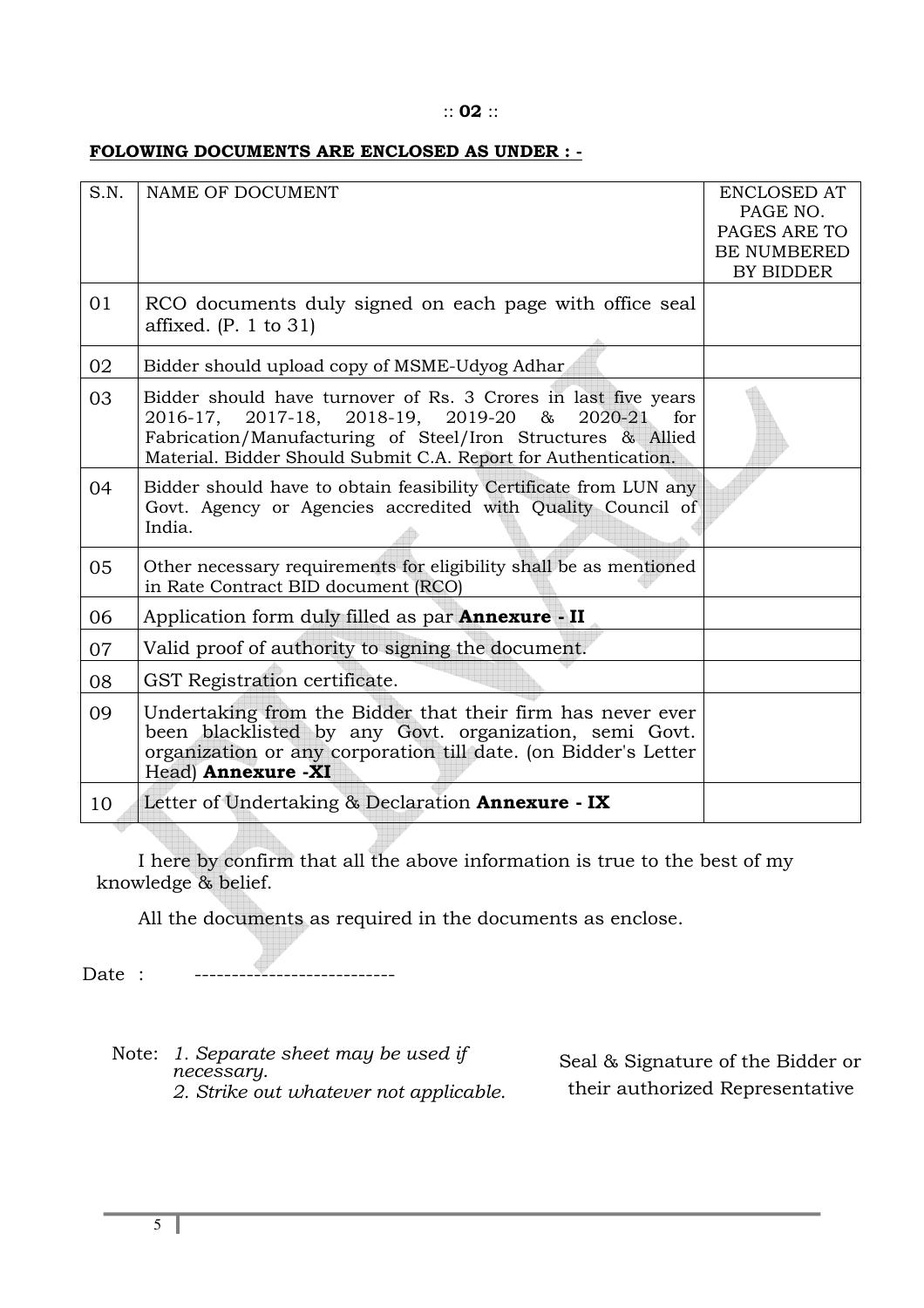

"PANCHANAN" 3rd FLOOR, MALAVIYA NAGAR, BHOPAL Phone (0755)- 2551652, 2551756, 2761392, Fax: 0755-2557305

# **DISCLAIMER & ABBREVIATIONS, DEFINITIONS AND INTERPRETATION**

#### **A. DISCLAIMER:**

- 1. The information contained in this RCO Document has been prepared solely for the purpose of providing information to the interested parties, and is not in any way binding on MP AGRO.
- 2. By accessing this RCO Document, Prospective Bidder agrees that MP AGRO will not be liable for any direct or indirect loss arising from the use of the information and the material contained in this RCO Document.
- 3. Prospective Bidder's access to it does not imply a license to reproduce and / or distribute information contained therein and Bidder not allowed to any such act without the prior approval of MP AGRO.
- 4. In case any Prospective Bidder finds any discrepancy or omission in the any part of the RCO Document/or he has any doubt to their meaning, he should notify the MP AGRO minimum 10 days prior to RCO closing date. MP AGRO may clarify and send instruction to all bidders for correction through portal / Website, if necessary. It however, does not entitle the bidder to seek any extension of RCO closing date.
- 5. It shall be understood that every endeavor has been made to avoid any error which can materially affect the basis of the RCO and All bidder shall take upon himself and provide for the risk of any error which may subsequently be discovered and shall make no subsequent claim on account thereof.
- 6. The submission of the RCO will be deemed to imply that the Bidder fully understands the scope of work involved and has read and understood all conditions of the RCO document and his liabilities and responsibilities in respect of the RCO.
- 7. Information received against any discrepancy (up to due date and time as mentioned above) will be examined and, if any, amendments required same will be uploaded on portal as Corrigendum with RCO document. If no amendments are required the Bidder will have no right to raise objection.
- 8. The Corporation reserves the right to reject any or all of the RCO document submitted in response to this RCO at any stage without assigning any reasons whatsoever.
- 9. The Corporation reserves the right to change any or all of the provisions of this RCO. Such changes would be intimated to prospective bidders through portal.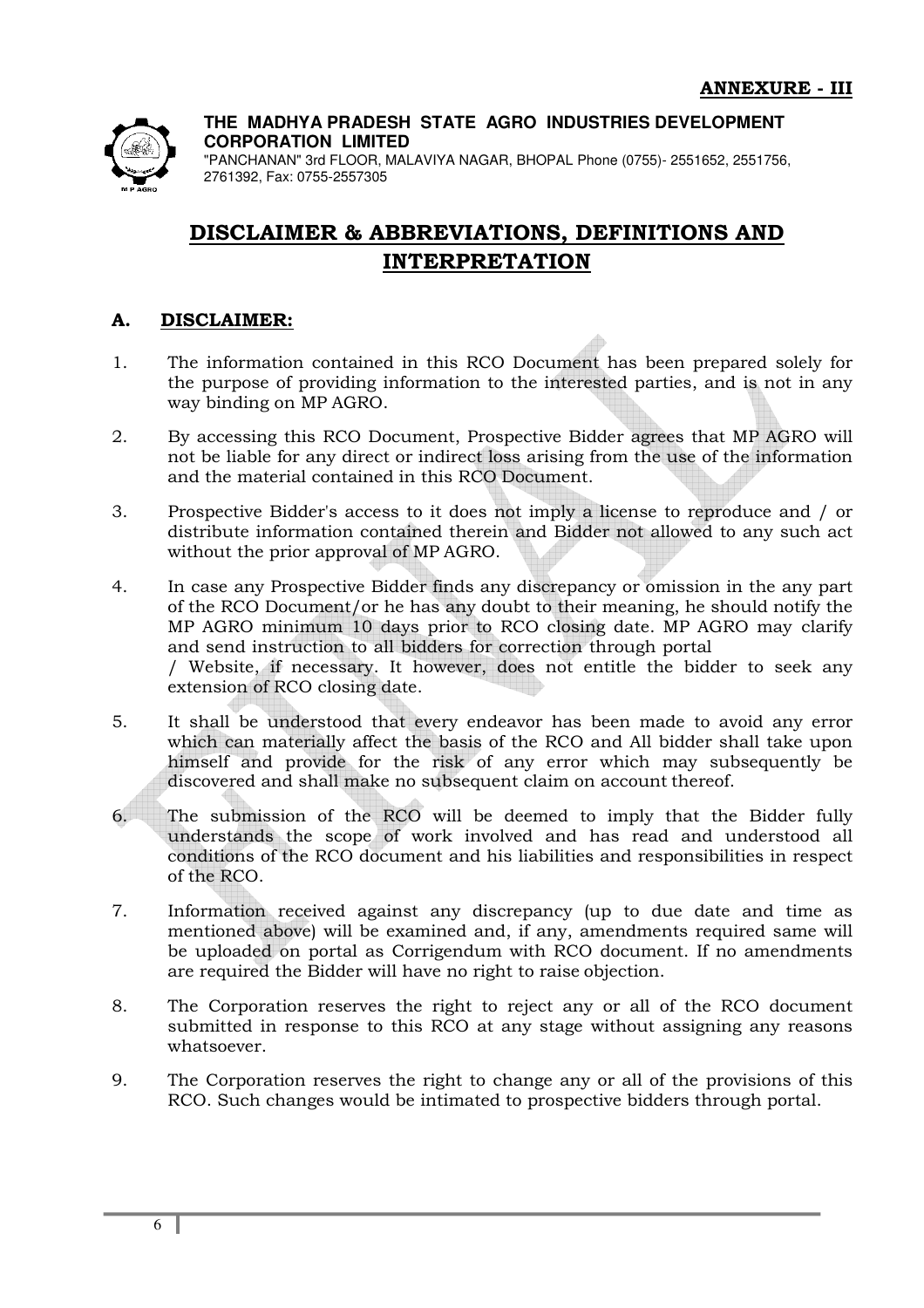#### **B. ABBREVIATIONS, DEFINITIONS AND INTERPRETATION**

- 01. The Corporation/MP AGRO means M.P. State Agro Industries Development Corporation Ltd.
- 02. Beneficiary/Consignee means The person/department who wish to purchase the items through this Corporation.
- 03. Application forms/the document means Application forms and all other relevant annexures/documents
- 04. Applicant/Bidder means The Manufacturer eligible participants who submits RCO for supply and installation of Items as per document.
- 05. EMD means Earnest Money Deposit
- 06. Managing Director means Managing Director of MP State Agro Industries Development Corporation Ltd Bhopal.
- 07. RCO means Rate Contract Offer
- 08. "Contract" means and includes the invitation to RCO, instructions to Bidder, RCO, acceptance of RCO, Conditions to Contract, particulars and the other conditions specified in the acceptance of RCO and includes repeated orders which have been accepted or acted upon by the/ for the Supplier and a formal agreement, if executed;
- 10. The "Suppliers" means the person, firm or company with whom the order for the supply is placed and shall be deemed to include the suppliers' successors (approved by MP AGRO) representatives, heirs, executors and administrators, as the case may be, unless excluded by the terms of the contract;
- 11. "The Inspecting Agency' means the person specified in the contract for the purpose of Inspection of materials or services under the contract and it is an Agency authorized by MP AGRO and/or Purchase Department.
- 12. "The Purchaser" means the MP STATE AGRO INDUSTRIES DEVELOPMENT CORPORATION LIMITED, (MP AGRO).
- 13. "Materials" means the goods specified in the contract which the Supplier has agreed to supply & install under the contract.
- 14. "Test" means such test as is prescribed by the particulars or considered necessary by the MP AGRO/Consignee Department/ other govt. department to be performed or made by the inspecting agency acting under an order issued by MP AGRO/Consignee Department/other govt. department.
- 15. Terms and expression not herein defined shall have the meanings assigned to them in the Indian Sale of Goods Act, 1930 (as amended) or the General Clauses Act, 1897 (as amended), or the Indian Contract Act, 1872 (as amended),as the case may be.
- 16. Contract shall be governed by the Laws of India for time being in force.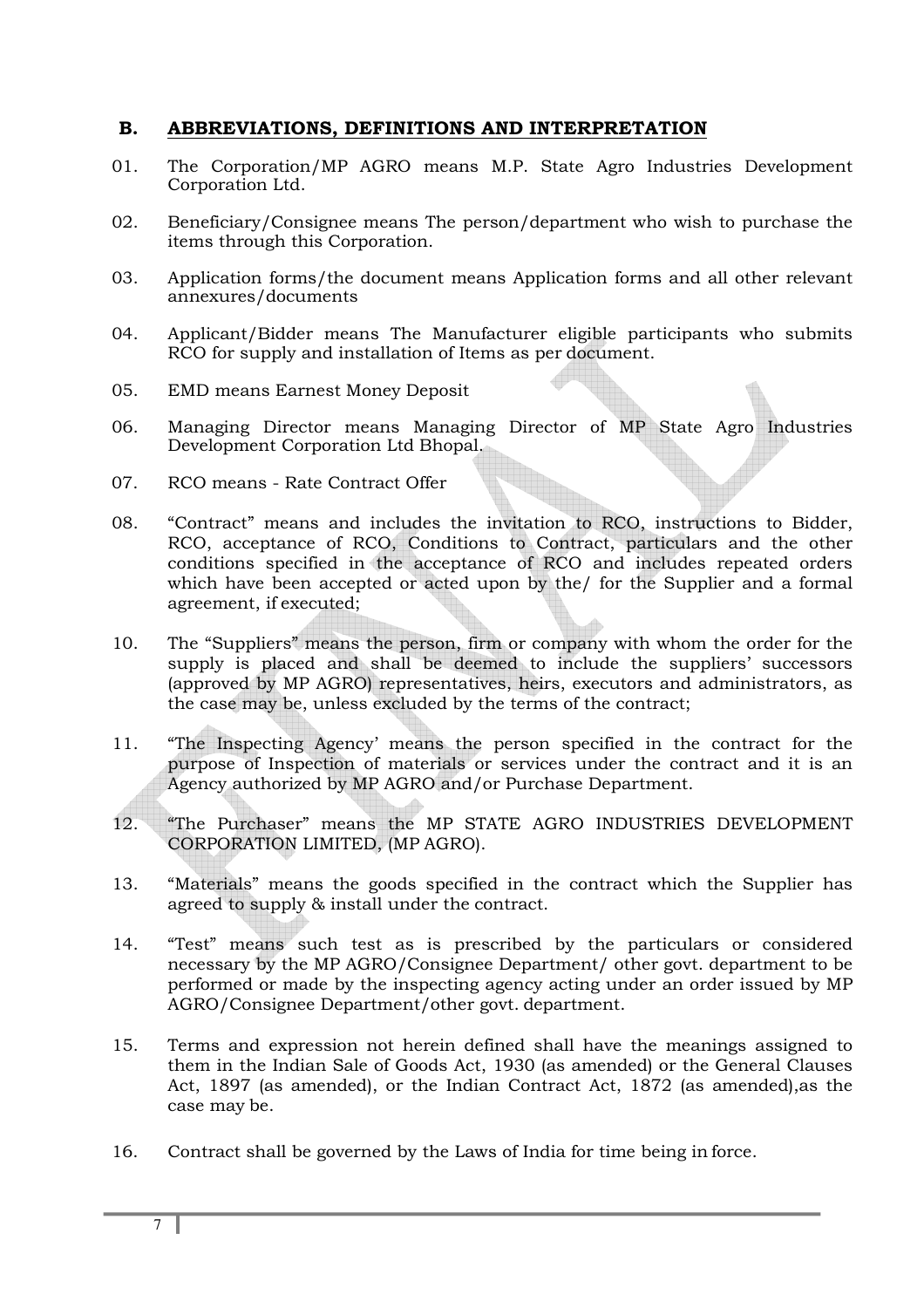- 17. Words importing the singular shall include the plural and vice versa, words importing any gender shall include all other genders, words importing persons shall include bodies corporate, unincorporated associations and partnerships and vice versa. References to whole shall include the part and vice versa.
- 18. The Courts of the place from where the acceptance of the RCO has been issued shall alone have jurisdiction to decide any dispute arising out of or in respect of the contract.
- 19. A person signing the RCO or any other document in respect of the Contract on behalf of the supplier without disclosing his authority to do so shall be deemed to warrant that he has authority to bind the Supplier. If it is discovered at any time that the person so signing has no authority to do so, MP AGRO may, without prejudice to any other right or remedy with MP AGRO, cancel the contract and make or authorize making of a purchase of the materials at the risk and cost of such person, and hold such person liable to MP AGRO for all costs and damages arising from the cancellation of the contract including any loss which MP AGRO may sustain on account of such purchase.
- 20. For all purposes of the contract, including arbitration there under, the address of the Supplier mentioned in the RCO shall be address to which all communications to the Supplier shall be sent, unless the Supplier has notified change by a separate letter containing no other communication and sent by registered post acknowledgment due to MP AGRO. The Supplier shall be solely responsible for the consequence of an omission to notify a change of address in the manner aforesaid.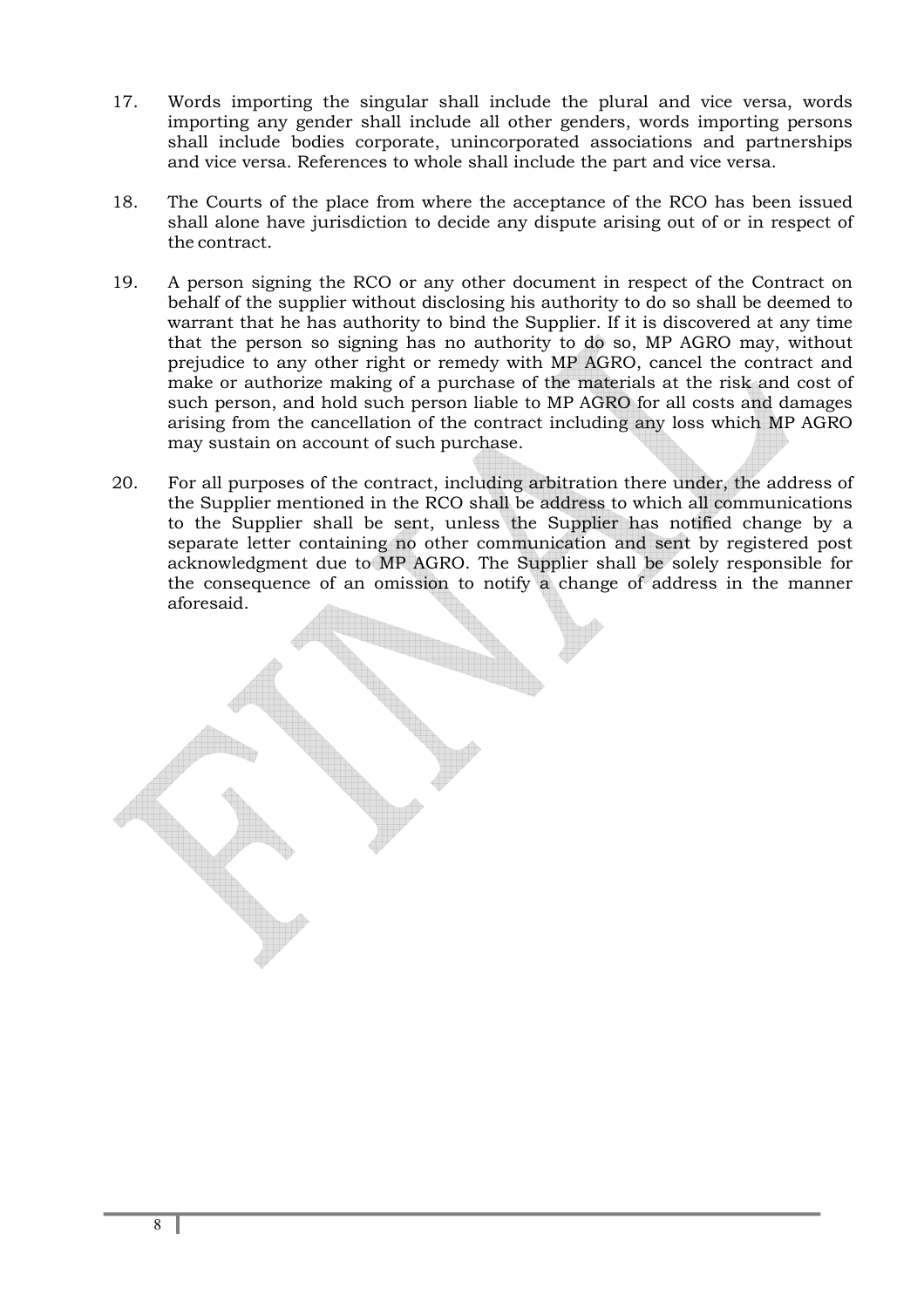

"PANCHANAN" 3rd FLOOR, MALAVIYA NAGAR, BHOPAL Phone (0755)- 2551652, 2551756, 2761392, Fax: 0755-2557305

# **TITLE, TIME SCHEDULE, RCO FEE & EMD**

#### **(A) TITLE:**

FOR SUPPLY AND INSTALLATION OF CHAIN- LINK FENCING AT FARMER'S LAND FOR PROTECTION OF HORTICULTURE CROPS FOR THE YEAR 2021-22 & ONWARDS

#### **(B) TIME SCHEDULE:**

| Stages of Bidding        | Scheduled time | <b>Scheduled Date</b> |
|--------------------------|----------------|-----------------------|
| Purchase of RCO          | upto 02.00 PM  | 06.01.2021            |
| Last date of submission  | upto 02.00 PM  | 06.01.2021            |
| Opening of technical bid | at 03.00 PM    | 07.01.2021            |

Financial Bid of the successful bidders will be opened on the date decided by corporation which will be intimated to bidders & published on website in due course of time.

Each stage will take place on the date and time mentioned against them. However if the date and time is changed/ postponed information in this regard will be published on corporation website www.mpagro.org only.

#### **(C) RCO FEE & EMD:**

The RCO invited under e-RCO system and bidding process will have following steps:

| <b>RCO</b><br><b>FEE</b> | Rs. $4000 + 720$ (18%GST) = 4720 (Four Thousand Seven<br>Hundred Twenty Only) Shall be paid online. (Non Refundable) |
|--------------------------|----------------------------------------------------------------------------------------------------------------------|
| EMD                      | Rs 1,00,000/- (One Lac Only) Shall be paid online.                                                                   |
|                          | NO EXEMPATATION IS APPLICABLE FOR RCO DOCUMENT FEE AND EMD                                                           |

Note : If RCO is cancelled or RCO of any Bidder is rejected. EMD amount so deposited will be refunded online. No interest shall be paid on EMD amount.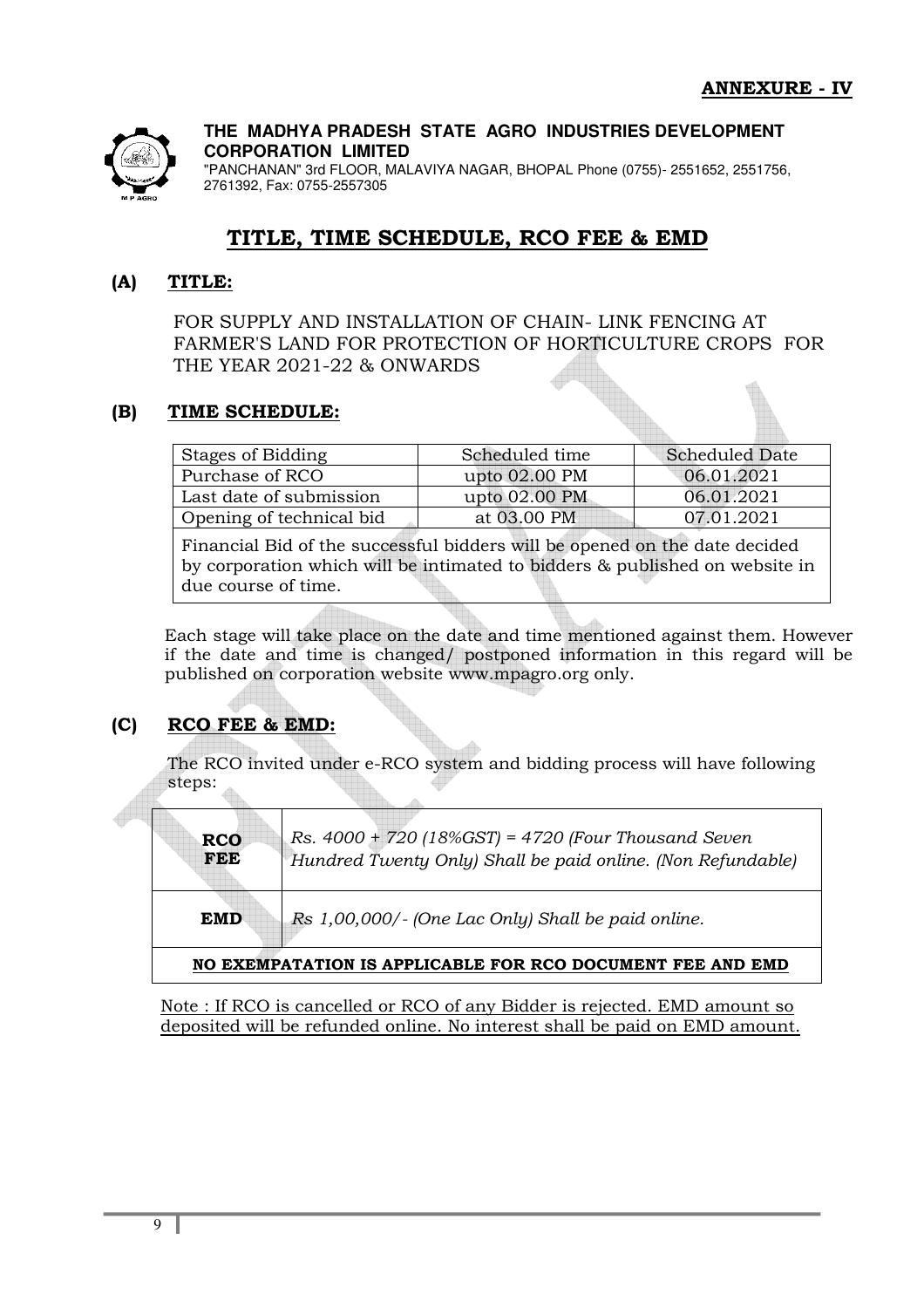

"PANCHANAN" 3rd FLOOR, MALAVIYA NAGAR, BHOPAL Phone (0755)- 2551652, 2551756, 2761392, Fax: 0755-2557305

# **ELIGIBILITY OF BIDDER, SCOPE OF WORK, TECHNICAL SPECIFICATION & SCHEME**

#### **ELIGIBILITY :**

- (i) Bidder should be Fabricator/Manufacturer of Various Pre-Fabricated Steel/Iron Structures & Allied Material.
- (ii) Bidder should have turnover of Rs. 3 Crores in last five years 2016-17, 2017-18, 2018-19, 2019-20 & 2020-21 for Fabrication/Manufacturing of Steel/Iron Structures & Allied Material. Bidder Should Submit C.A. Report for Authentication.
- (iii) Bidder should have to obtain feasibility Certificate from LUN any Govt. Agency or Agencies accredited with Quality Council of India.
- (iv) Other necessary requirements for eligibility shall be as mentioned in Rate Contract BID document (RCO)

## **SCOPE OF WORK TECHNICAL SPECIFICATION & SCHEME**

**SCOPE OF WORK :** The Horticulture department operates State Schemes, Integrated Horticulture Development Mission (MIDH), National Medicinal Plant Mission (NMPM) and National Agricultural Development Scheme. Under these schemes, the field expansion of fruits, vegetables, spices, flowers, aromatic and medicinal crops is implemented on the farmers, fields. Due to lack of fencing on farmers fields, crops are severely damaged by cattle and wild animals. Keeping this in view, under Aatma Nirbhar Madhya Pradesh A scheme, Rashtriya Krishi Vikas Yojna for fencing of the horticulture crops is proposed.

**SIZE OF THE FIELD :** Under this scheme the size of the fields will be 0.5 Hectare to 10 Hectare on the basis of individual farmers & group of farmers.

**SUBSIDY UNDER THIS SCHEME :** Presently 50 % of the cost will be borne by farmers and rest 50% will be borne by Govt. as subsidy. Subsidy pattern may change time to time in future.

**TECHNICAL SPECIFICATION OF THE CHAIN-LINK FENCING :** Technical Specification given with this RCO is on the basis of field size equal to 1 Hectare covering 400 running meter. Actual size will be of deferent size ranging from 0.5 Hectare to 10 Hectare. Bidders are expected to quote rates as per running meter.

> **DY. GENRAL MANAGER {MARKETING}**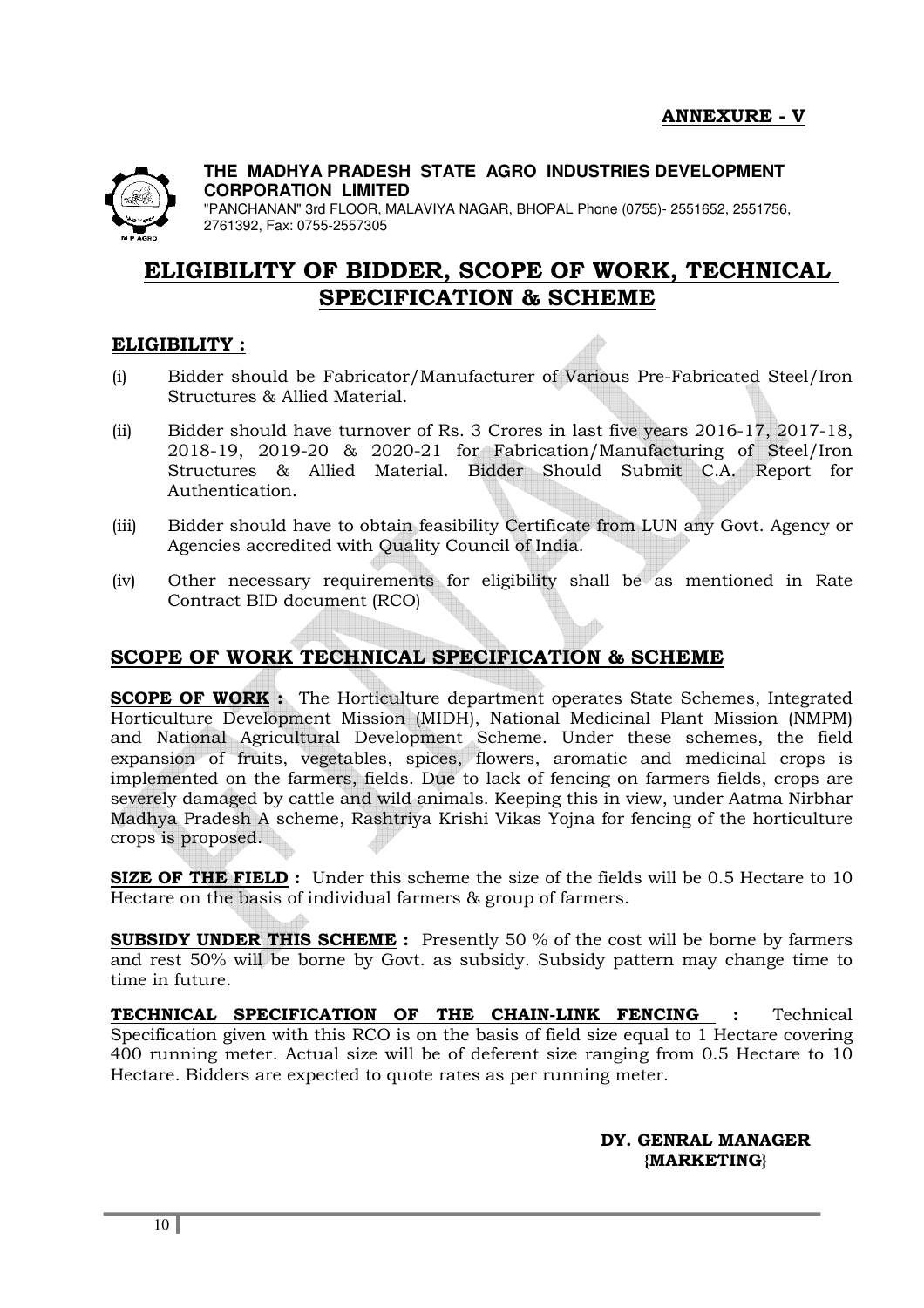# **TECHNICAL SPECIFICATION**

| S.N.           | DESCRIPTION OF ITEM                                                                                                                                                                                                                                                                                                                                                                                                                                                                                                                                                                                                                                                                        | <b>QUANTITY</b> | <b>UNIT</b> |
|----------------|--------------------------------------------------------------------------------------------------------------------------------------------------------------------------------------------------------------------------------------------------------------------------------------------------------------------------------------------------------------------------------------------------------------------------------------------------------------------------------------------------------------------------------------------------------------------------------------------------------------------------------------------------------------------------------------------|-----------------|-------------|
| 1              | Earth work in excavation by mechanical means (Hydraulic<br>excavator)/ manual means in over areas foudation trenches or<br>drains (not exceeding 1.5 m in width or 10 sqm on plan) including<br>dressing of sides and ramming of bottoms, lift upto 1.5 m including<br>getting out the excavated soil and disposal of surplus excavated<br>soil as dircted, within a lead of 50 Mtr. (All kind of soils)                                                                                                                                                                                                                                                                                   | 22.356          | CUM.        |
| $\overline{2}$ | Angle iron post & strut of required size including bottom to be split<br>and bent at right angle in opposite direction for 10 cm length and<br>drilling holes upto 10 mm dia. etc. complete                                                                                                                                                                                                                                                                                                                                                                                                                                                                                                | 2030.72         | KG.         |
| $\overline{3}$ | Providing and laying in position cement concrete of specified grade<br>excluding the cost of centering and shuttering All worki upto plinth<br>level (with 40mm. nominal size graded stone aggregatewith M-7.5<br>concrete mix                                                                                                                                                                                                                                                                                                                                                                                                                                                             | 22.356          | CUM.        |
| $\overline{4}$ | Fencing with R.C.C. post placed at required distance, embedd ed in<br>cement concrete blocks, every 15th post, last but one end post<br>and corner post shall be strutted on both sides and end post one<br>side only, provided with horizontal lines and two diagonals of<br>barbed wire 9.38 kg per 100 metres (min) between the two posts<br>fitted and fixed with G.I. staples on wooden plugs or G.I. binding<br>wire tied to 6 mm bar nibs fixed while casting the post (cost of<br>R.C.C. posts, struts, earth work and concrete to be paid for<br>separately) :- Payment to be made per metre cost of total length<br>of barbed wire used. With G.I. barbed wire (2- ply 12 gauge) | 2000            | Mtr.        |
| 5              | Providing and fixing G.I. chain link fabric fencing of required width<br>in mesh size 100x100mm including strengthening with 2mm dia<br>wire or nuts, bolts and washers as required complete as per the<br>direction of Engineer- in-charge. Made of G.I. wire of dia 3.00mm                                                                                                                                                                                                                                                                                                                                                                                                               | 864             | K.G.        |
| 6              | Steel work welded in built up sections/ framed work including<br>cutting, hoisting, fixing in position and applying a priming coat of<br>approved steel primer using structural steel etc. as required.<br>hoisting, fixing in position and applying a priming coat of approved<br>steel In gratings, frames, guard bar, ladder, railings, brackets gates<br>and similar works                                                                                                                                                                                                                                                                                                             | 300             | K.G.        |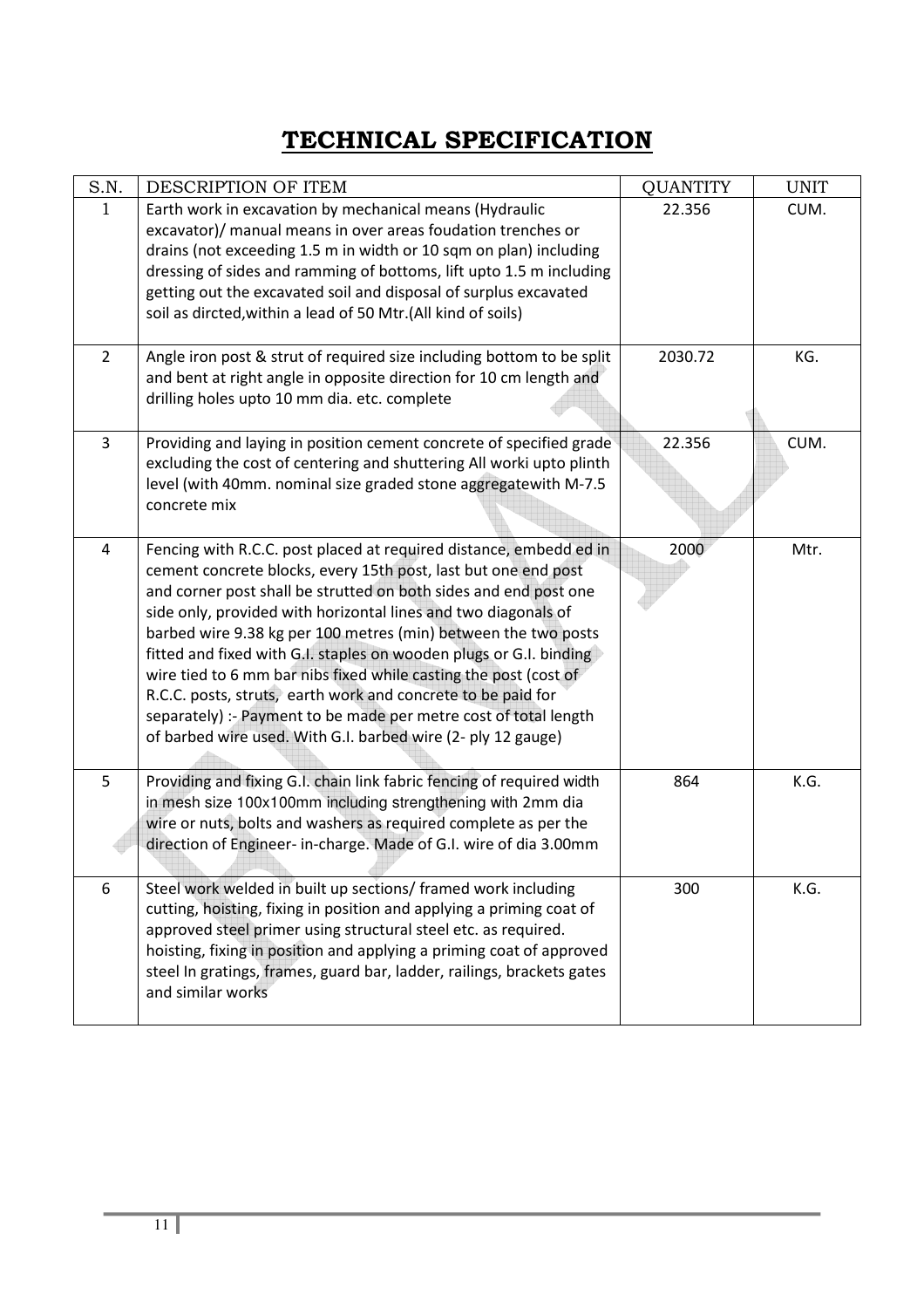# **DESCRIPTION OF WORK**

| <b>S.N.</b>    | <b>DESCRIPTION OF ITEM</b>                      | NO. | <b>LENGTH</b> | <b>BREADTH</b> | <b>DEPTH</b> | <b>QUANTITY</b> |
|----------------|-------------------------------------------------|-----|---------------|----------------|--------------|-----------------|
| 1              | Earth work in excavation by mechanical          |     |               |                |              |                 |
|                | means (Hydraulic excavator)/ manual means       |     |               |                |              |                 |
|                | in over areas foudation trenches or drains      |     |               |                |              |                 |
|                | (not exceeding 1.5 m in width or 10 sqm on      |     |               |                |              |                 |
|                | plan) including dressing of sides and ramming   |     |               |                |              |                 |
|                | of bottoms, lift upto 1.5 m including getting   |     |               |                |              |                 |
|                | out the excavated soil and disposal of surplus  |     |               |                |              |                 |
|                | excavated soil as dircted, within a lead of 50  |     |               |                |              |                 |
|                | Mtr.(All kind of soils)                         |     |               |                |              |                 |
|                | Pit for vertical pole                           | 160 | 0.45          | 0.45           | 0.60         | 19.44           |
|                | Pit for support pole                            | 32  | 0.45          | 0.45           | 0.45         | 2.916           |
|                |                                                 |     |               |                |              | 22.356          |
| $\overline{2}$ | Angle iron post & strut of required size        |     |               |                |              |                 |
|                | including bottom to be split and bent at right  |     |               |                |              |                 |
|                | angle in opposite direction for 10 cm length    |     |               |                |              |                 |
|                | and drilling holes upto 10 mm dia. etc.         |     |               |                |              |                 |
|                | complete Angle iron 50x50x5mm                   |     |               |                |              |                 |
|                | vertical pole                                   | 160 | 2.70          | 3.80           |              | 1641.60         |
|                | Hold fast                                       | 160 | 0.20          | 3.80           |              | 121.60          |
|                | support pole                                    | 32  | 2.00          | 3.80           |              | 243.20          |
|                | Hold fast                                       | 32  | 0.20          | 3.80           |              | 24.32           |
|                |                                                 |     |               |                |              | 2030.72         |
| 3              | Providing and laying in position cement         |     |               |                |              |                 |
|                | concrete of specified grade excluding the cost  |     |               |                |              |                 |
|                | of centering and shuttering All worki upto      |     |               |                |              |                 |
|                | plinth level (with 40mm. nominal size graded    |     |               |                |              |                 |
|                | stone aggregate with M-7.5 concrete mix         |     |               |                |              |                 |
|                | vertical pole                                   | 160 | 0.45          | 0.45           | 0.60         | 19.44           |
|                | support pole                                    | 32  | 0.45          | 0.45           | 0.45         | 2.916           |
|                |                                                 |     |               |                |              | 22.356          |
| $\overline{4}$ | Fencing with R.C.C. post placed at required     |     |               |                |              |                 |
|                | distance, embedd ed in cement concrete          |     |               |                |              |                 |
|                | blocks, every 15th post, last but one end post  |     |               |                |              |                 |
|                | and corner post shall be strutted on both       |     |               |                |              |                 |
|                | sides and end post one side only, provided      |     |               |                |              |                 |
|                | with horizontal lines and two diagonals of      |     |               |                |              |                 |
|                | barbed wire 9.38 kg per 100 metres (min)        |     |               |                |              |                 |
|                | between the two posts fitted and fixed with     |     |               |                |              |                 |
|                | G.I. staples on wooden plugs or G.I. binding    |     |               |                |              |                 |
|                | wire tied to 6 mm bar nibs fixed while casting  |     |               |                |              |                 |
|                | the post (cost of posts, struts, earth work and |     |               |                |              |                 |
|                | concrete to be paid for separately):- Payment   |     |               |                |              |                 |
|                | to be made per metre cost of total length of    |     |               |                |              |                 |
|                | barbed wire used. With G.I. barbed wire (2-     |     |               |                |              |                 |
|                | ply 12 gauge)                                   |     |               |                |              |                 |
|                | Horizontal rows                                 | 5   | 400.00        |                |              | 2000.00         |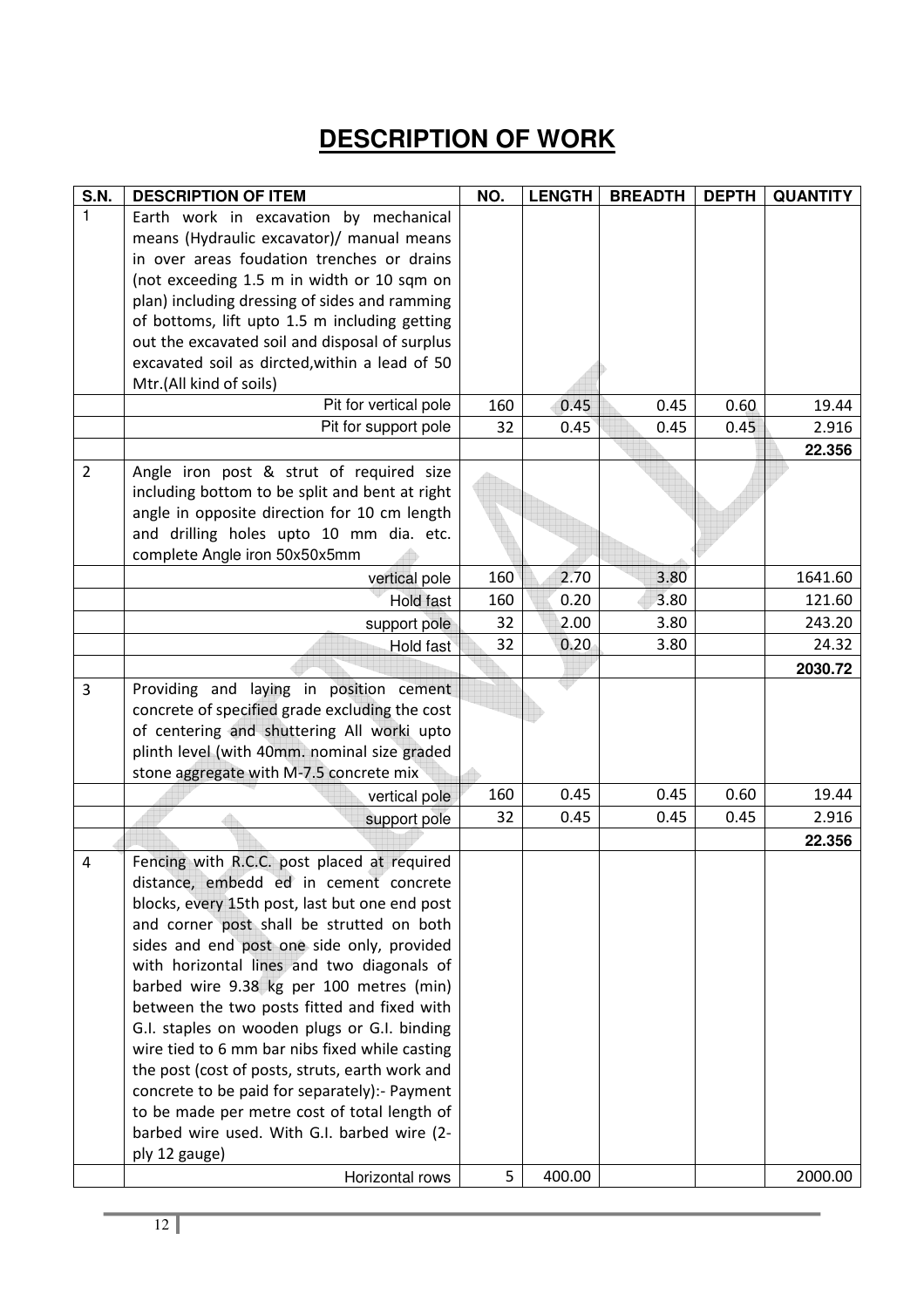|  | Œ |  |  |
|--|---|--|--|
|  | ╭ |  |  |

| <b>S.N.</b> | <b>DESCRIPTION OF ITEM</b>                     | NO. | <b>LENGTH</b> | <b>BREADTH</b> | <b>DEPTH</b> | <b>QUANTITY</b> |
|-------------|------------------------------------------------|-----|---------------|----------------|--------------|-----------------|
| 5           | Providing and fixing G.I. chain link fabric    |     |               |                |              |                 |
|             | fencing of required width in mesh size         |     |               |                |              |                 |
|             | 100x100mm including strengthening with         |     |               |                |              |                 |
|             | 2mm dia wire or nuts, bolts and washers as     |     |               |                |              |                 |
|             | required complete as per the direction of      |     |               |                |              |                 |
|             | Engineer- in-charge. Made of G.I. wire of dia  |     |               |                |              |                 |
|             | 3.00mm                                         |     |               |                |              |                 |
|             |                                                | 1   | 400           | 1.80           |              | 720.00          |
|             |                                                | 720 | 1.20          |                |              | 864.00          |
| 6           | Steel work welded in built up sections/        |     |               |                |              |                 |
|             | framed work including cutting, hoisting,       |     |               |                |              |                 |
|             | fixing in position and applying a priming coat |     |               |                |              |                 |
|             | of approved steel primer using structural      |     |               |                |              |                 |
|             | steel etc. as required. hoisting, fixing in    |     |               |                |              |                 |
|             | position and applying a priming coat of        |     |               |                |              |                 |
|             | approved steel In gratings, frames, guard      |     |               |                |              |                 |
|             | bar, ladder, railings, brackets gates and      |     |               |                |              |                 |
|             | similar works                                  |     |               |                |              |                 |
|             | Display Board (LUM SUM)                        | 1   |               |                |              | 50.00           |
|             | Gate (LUM SUM)                                 | 1   |               |                |              | 250.00          |
|             |                                                |     |               |                |              | 300.00          |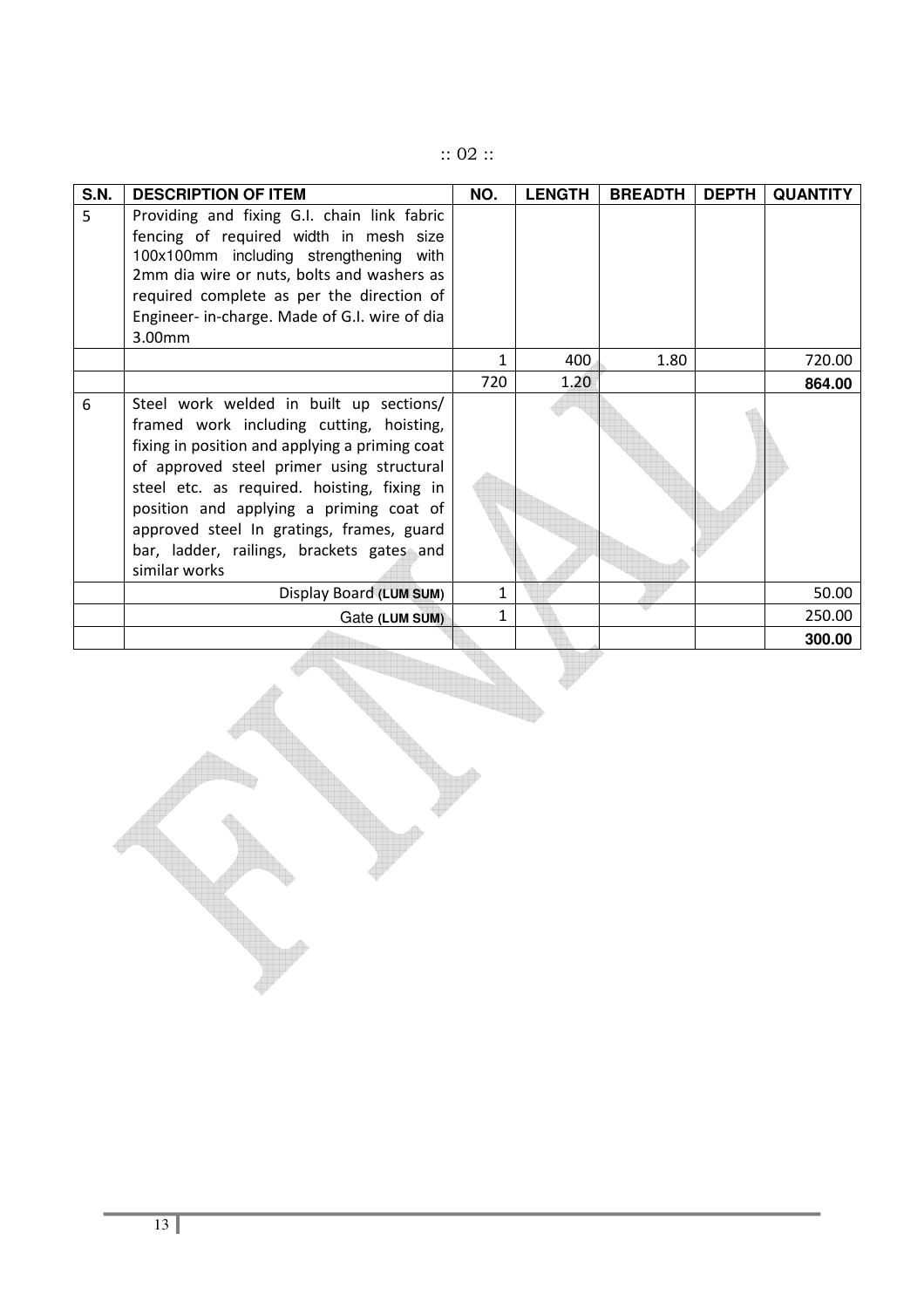

"PANCHANAN" 3rd FLOOR, MALAVIYA NAGAR, BHOPAL Phone (0755)- 2551652, 2551756, 2761392, Fax: 0755-2557305

# **MANDATORY DOCUMENTS TO BE UPLOADED & TO BE SUBMITED IN HARD COPIES**

# **(A) MENDATRY DOCUMENTS TO BE UPLOADED :**

| S.N. | NAME OF DOCUMENT                                                                                                                                                                                                                                                 |
|------|------------------------------------------------------------------------------------------------------------------------------------------------------------------------------------------------------------------------------------------------------------------|
| 01   | RCO documents duly signed on each page with office seal affixed.                                                                                                                                                                                                 |
|      | (P. 1 to 32)                                                                                                                                                                                                                                                     |
| 02   | Bidder should upload copy of MSME-Udyog Adhar                                                                                                                                                                                                                    |
| 03   | Bidder should have average annual turnover of Rs. 5 Crores (Rs. 15 Crore in<br>last three years 2017-18, 2018-19 & 2019-20) for Fabrication/Manufacturing<br>of Steel/Iron Structures & Allied Material. Bidder Should Submit C.A. Report<br>for Authentication. |
| 04   | Bidder should have to obtain feasibility Certificate from LUN any Govt. Agency<br>or Agencies accredited with Quality Council of India.                                                                                                                          |
| 05   | Other necessary requirements for eligibility shall be as mentioned in Rate<br>Contract BID document (RCO)                                                                                                                                                        |
| 06   | Application form duly filled as par Annexure - II                                                                                                                                                                                                                |
| 07   | Valid proof of authority to signing the document.                                                                                                                                                                                                                |
| 08   | GST Registration certificate.                                                                                                                                                                                                                                    |
| 09   | Undertaking from the Bidder that their firm has never ever been<br>blacklisted by any Govt. organization, semi Govt. organization or any<br>corporation till date. (on Bidder's Letter Head) Annexure - XI                                                       |
| 10   | Letter of Undertaking $\&$ Declaration <b>Annexure</b> - IX                                                                                                                                                                                                      |
| 11   | Financial Bid as per schedule <b>Annexure</b> - X                                                                                                                                                                                                                |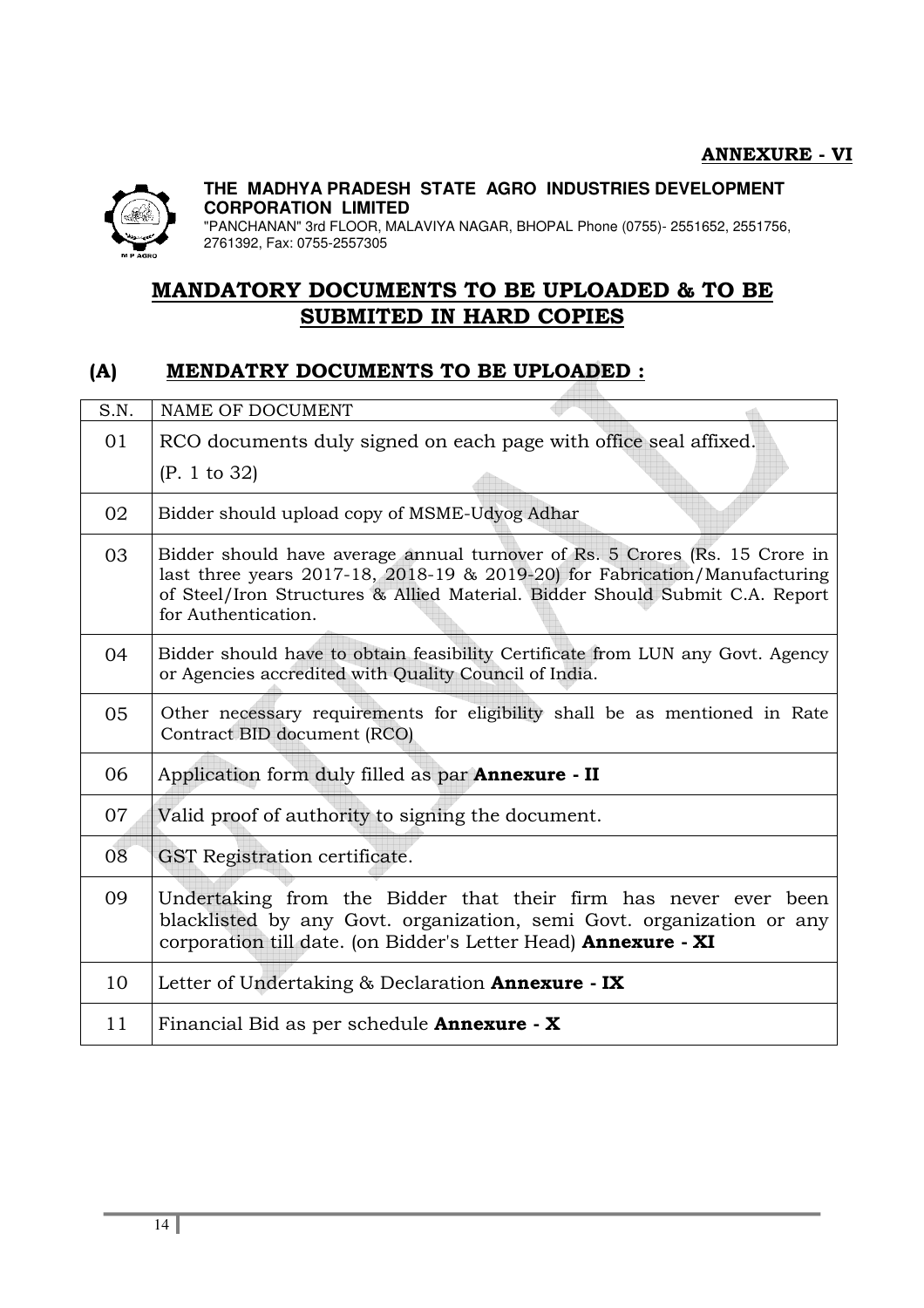# **(B) TO BE SUBMITED IN HARD COPIES:**

| S.N. | NAME OF DOCUMENT                                                                                                                                                                                                                                                 |
|------|------------------------------------------------------------------------------------------------------------------------------------------------------------------------------------------------------------------------------------------------------------------|
| 01   | RCO documents duly signed on each page with office seal affixed.                                                                                                                                                                                                 |
|      | (P. 1 to 32)                                                                                                                                                                                                                                                     |
| 02   | Bidder should upload copy of MSME-Udyog Adhar                                                                                                                                                                                                                    |
| 03   | Bidder should have average annual turnover of Rs. 5 Crores (Rs. 15 Crore in<br>last three years 2017-18, 2018-19 & 2019-20) for Fabrication/Manufacturing<br>of Steel/Iron Structures & Allied Material. Bidder Should Submit C.A. Report<br>for Authentication. |
| 04   | Bidder should have to obtain feasibility Certificate from LUN any Govt. Agency<br>or Agencies accredited with Quality Council of India.                                                                                                                          |
| 05   | Other necessary requirements for eligibility shall be as mentioned in Rate<br>Contract BID document (RCO)                                                                                                                                                        |
| 06   | Application form duly filled as par <b>Annexure</b> - II                                                                                                                                                                                                         |
| 07   | Valid proof of authority to signing the document.                                                                                                                                                                                                                |
| 08   | GST Registration certificate.                                                                                                                                                                                                                                    |
| 09   | Undertaking from the Bidder that their firm has never ever been<br>blacklisted by any Govt. organization, semi Govt. organization or any<br>corporation till date. (on Bidder's Letter Head) Annexure - XI                                                       |
| 10   | Letter of Undertaking & Declaration Annexure - IX                                                                                                                                                                                                                |
|      |                                                                                                                                                                                                                                                                  |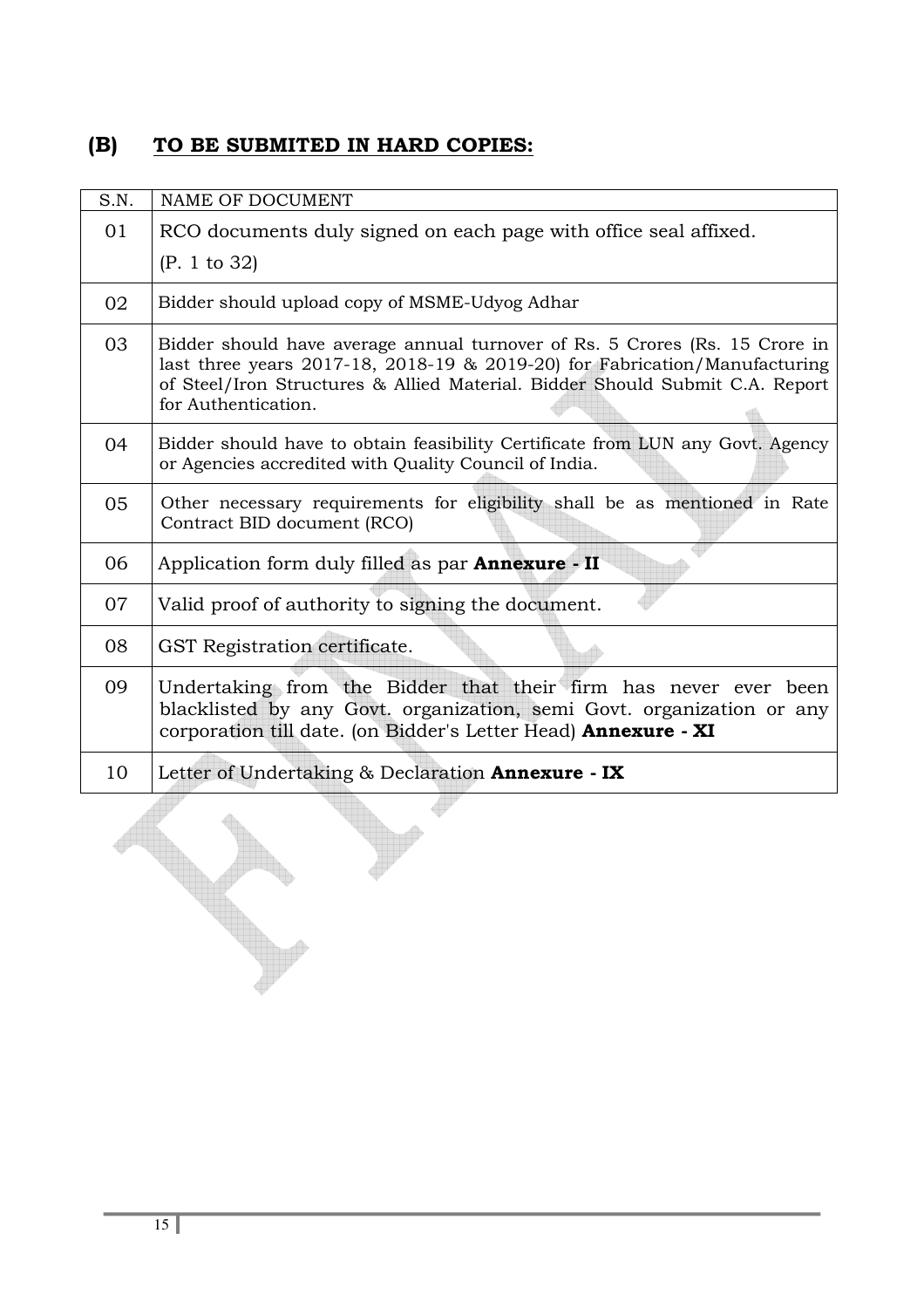

"PANCHANAN" 3rd FLOOR, MALAVIYA NAGAR, BHOPAL Phone (0755)- 2551652, 2551756, 2761392, Fax: 0755-2557305

# **CONDITIONS OF RATE CONTRACT**

#### **1. PROCEDURE FOR RCO :**

The Corporation invites online RCO for supply and installation of Material mentioned in **Annexure - V.** 

Only one online RCO will be accepted from One Applicant / Firm. If any individual participating in the BID, representing more than one firm in one or different names and it comes to MP AGRO'S knowledge at any point of time, all such BID will not be entertained and shall be liable for rejection.

The bidders intending to participate in this RCO are required to get enrolled/registered on the www.mptender.gov.in. Enrolment / registration and subsequent empanelment on the above portal and sub portal is mandatory.

RCO documents can be purchased only online from http://mptender.gov.in by making online payment of portal fees etc.

 It is the discretion of the Managing Director of the corporation to accept/reject the application without assigning any reason thereof.

BID in hard copies received after due date and time as stated above will not be accepted. When BID are delivered through messenger, the same should be deposited in the RCO box kept in the Marketing section of the Corporation on working days and during working hours.

The M.P. State Agro-Industries Development Corporation Ltd, will not be responsible delay in receipt of Bid on any account whatsoever. If BID is received after specific date and time, even if the delay is caused in postal transit, or any other reason whatsoever, the same shall not be considered and the BID will be rejected.

Telegraphic/Fax BID, or BID received over fax, e-mail etc. shall not be considered.

#### 2. **SUBMISSION OF RCO**:

Corporation Invites online RCO for supply of material as mentioned in **(Annexure V).** The Bidder will have to get themselves registered with www.mptender.gov.in for E-tendering, without registration BID cannot be uploaded on portal. To participate in Online RCO interested Bidder will be required Registration at Portal and valid class 3 digital signature certificates. An amount of Rs 4720/- as RCO fees to be deposited online through website www.mptender.gov.in that is to be paid by Bidder for registration under E-tendering.

All the Mandatory Documents (Self Certified with Seal and signature) shall be uploaded in JPG or PDF format only, in minimum resolution of 100 DPI. Document uploaded in other format will not be considered. **(Annexure - VI)**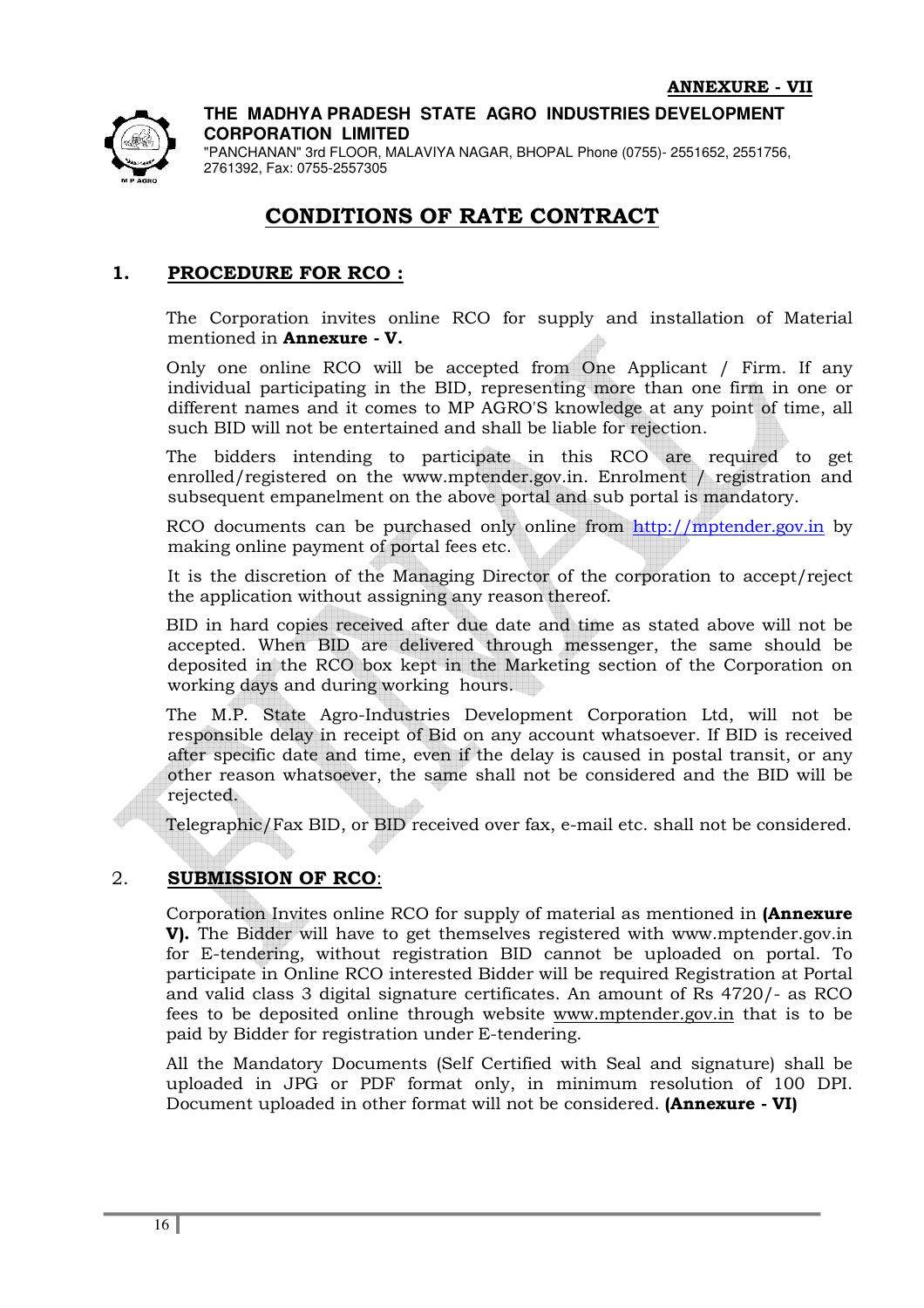Self attested hard copies of all Mandatory Documents and RCO fees details (cost of documents) and EMD must be dropped in the envelope at Office of the Managing Director M P State Agro Industries Development Corporation Limited, IIIrd floor Panchanan Bhawan, Malviya Nagar, Bhopal, before last date and time of submission of BID.

The Envelope of Hard Copies shall be submitted in a sealed cover super prescribed with words naming RCO title mentioned at **(Annexure VI)** 

#### **3. OPENING OF TECHNICAL BID:**

Soft copies uploaded & Hard Copies received in the RCO box up to due date and time will be opened on due date and time as mentioned in **(Annexure - IV)** In case of any non clarity of uploaded documents or any dispute over documents uploaded online in e-RCO & submitted in hard copies given at **(Annexure VI),**  hard copies submitted by the manufacturer shall be treated final.

#### **4. MODUS OPERANDI FOR THE PURCHASE & SALES OF THE ITEMS & QUOATING RATES BY BIDDER:**

- (i) MP AGRO will buy material for onward sale to various Govt. Deptt. & farmers as per demand/requirement.
- (ii) Bidders are required to quote their selling rate to MP AGRO with the intention that MP AGRO will load its own margin  $(5\% + GST)$  to the prices quoted by Bidders.
- (iii) Bidders are required to upload their rates online in the format prescribed for it.
- (iv) Rate list to be uploaded will be rates with GST & rate without GST. MP AGRO margin & GST thereon not to be included in this format.
- (v) Rates offered to MP AGRO should not be treated as rates to end user. Instead MP AGRO will work as dealer of the manufacturer. Manufacturer will be free to appoint their Sales Representative, other Dealer for after sales service & stocking purposes etc. Manufacturer can also incur expenses for sales promotion etc. as per their own policy.
- (vi) On the several occasions manufacturers do not quote lower rate to MP AGRO due to Price fall Clause executed by them with other organization. Difference between price quoted to MP AGRO & price quoted to other organization (for ultimate consumer) must be differentiated clearly that rate quoted to MP AGRO is the dealer rate.
- (vii) MP AGRO will be at full liberty to reduce or increase its margin at any time without consent from bidder. Managing Director Decision will be final & binding for all parties.
- (viii) The bidder should quote their lowest price.
- (ix) M.P. Agro would like to execute agreements with all other eligible participants on the lowest rates, if they wish to do so.

 $\sqrt{2}$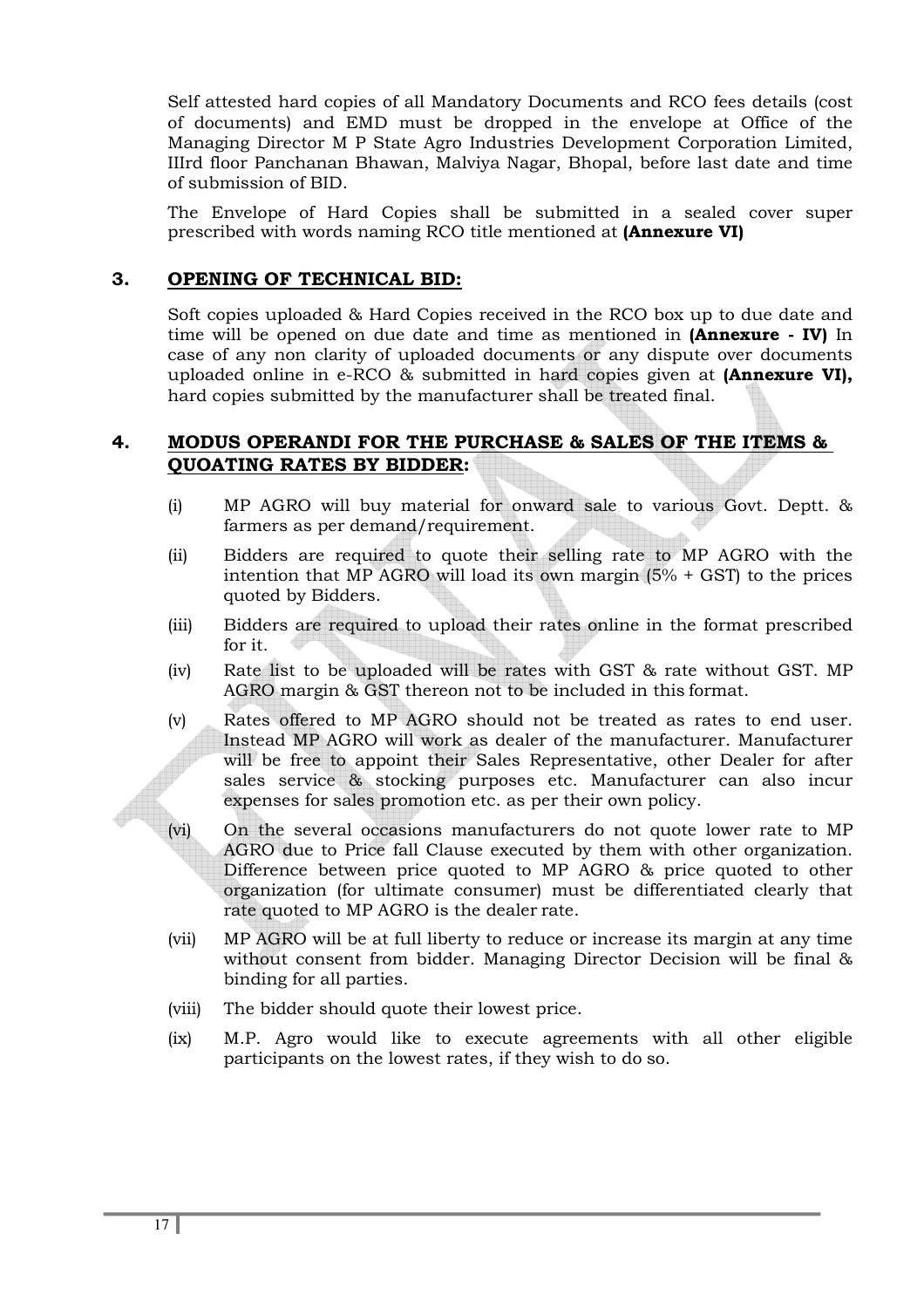#### **5. PRE BID MEETING :-**

No pre bid meeting is proposed. However all interested/prospective bidders may submit their suggestion etc through mail or by post up to 10 days prior to the closed of RCO.

#### **6. EARNEST MONEY DEPOSIT:**

- **A.** (i) RCO should accompany EMD as per clause C **(Annexure-IV)** 
	- (ii) Earnest Money of all unsuccessful Bidders will be returned.
	- (iii) No interest is payable on the amount of Earnest Money at the time of refund.
- **B.** Earnest Money shall be forfeited if :-
	- (i) Deposit (EMD) is liable to be forfeited if the bidder withdraws or amends or impairs or derogates from the bid in any respect within the validity of the bid or is open for acceptance whether originally fixed or extended.
	- (ii) No interest shall be payable by the Purchaser on the Earnest Money/ Security Deposit (SD) to the Bidder.
	- (iii) The Earnest Money shall remain deposited with the Purchaser during the validity period as mentioned, from the date of opening of RCO. If the validity of the offer is extended, EMD validity period deemed extended.
	- (iv) Earnest money of successful Bidder will be adjusted as Security Deposit (SD) on execution of the agreement. (such Bidder will became supplier).

#### **7. SECURITY DEPOSIT:**

- (i) The SD (Security Deposit) will remain with the corporation during the currency of the contract and till successful execution of all the order placed during the currency of the contract and will be refunded to the supplier without interest in case of no dispute and after getting clearance/NOC from District Managers of the Corporation /purchasing officer.
- (ii) Security deposit will be forfeited in case of failure of supply of the material as mentioned in the purchase order, in time and as per the approved specifications, or for any breach of terms and condition of the agreement and RCO document.

#### **8. MINIMUM TECHNICAL SPECIFICATIONS OF ITEMS**

Minimum Technical specifications of the items covered in this RCO are the same as they are defined in **(Annexure - V)** 

#### **9. PLACEMENT OF ORDER**

Head Office / Regional Manager / Branch Manager of the Corporation shall place order to the approved supplier.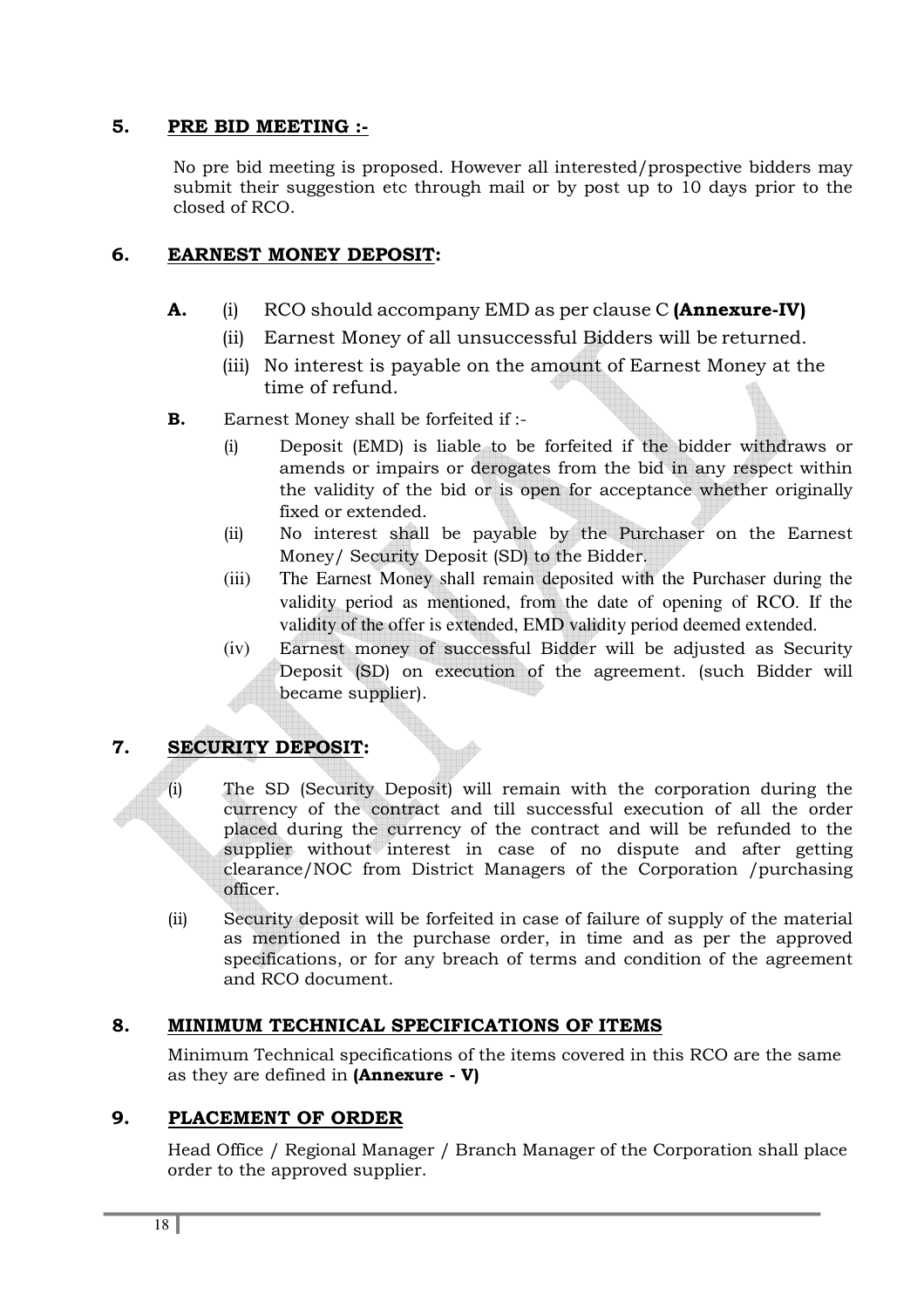#### **10. SCHEDULE AND MODE OF SUPPLY / DELIVERY**

- (a) The Bidder has to supply and deliver the ordered quantity within time period as mentioned in the order. Failure on the part of the Supplier for timely supply, shall lead to forfeiture of Security Deposit and the RCO shall stand cancelled and agreement shall be terminated. Corporation can also claim loss of goodwill as deemed fit and the same shall be payable by the Bidder.
- (b) If the indenting authority suffers any loss due to inordinate delay in effecting supply/ dispatch or arrival of the material at the destination, the same shall be the responsibility of the Bidder who shall make good the entire loss suffered by the indenting authority. The Managing Director will assess and intimate the Bidder the extent of loss, and the same will be acceptable to the Bidder. The supplier shall ensure that the ordered material being supplied by him reach the consignee at destination in good condition. As such it will be the sole responsibility of the supplier to ensure desired quality and standards of the material.
- (c) The ordered item as specified in order shall be in conformity with approved size and quality specifications mentioned in **Annexure- V** of the RCO and elsewhere in the RCO documents. Material shall be supplied in batches in any or all the sizes and in quantities as per delivery schedule ordered by the ordering authority of the Corporation. The delivery schedule may however be revised by the ordering authority, if warranted by exigency of the work of the Corporation. The successful Bidder shall be bound to effect deliveries in accordance with the changed supply schedule without claiming revision in rates. The dates of supply shall be the date on which the consignment reaches the required destination.
- (d) Ordered items may required to be supplied to the consignee through District Manager office of the corporation as per dispatch order given by the HO/RM/DM of the Corporation, securely packed so as to withstand rough handling and protection from vagaries of nature during transit. All installation work should be undertaken by bidder.
- (e) Relevant L.R. shall be sent free and direct to the consignee (s) freight paid. The order No. of Corporation should be mentioned in the bill, against which the material is supplied.
- (f) The M.P. State Agro-Industries Development Corporation Limited shall not be responsible for damages, losses, thefts, pilferage, fire, accidents and demurrages etc. if any, incurred to the consignment during transit and these shall be borne by the supplier.
- (g) The dispatch of consignment shall be immediately communicated to the indenting HO/ Regional Manager/Distt. Manager of Corporation and consignee with the relevant details of L.R. and Bill Nos.
- (h) **TRANSIT INSURANCE:** The Supplier will arrange for Transit Insurance and Material supplied should be covered under Transit insurance for Road Risk, Theft, Pilferage, and Non Delivery Risk (**RRTPND**).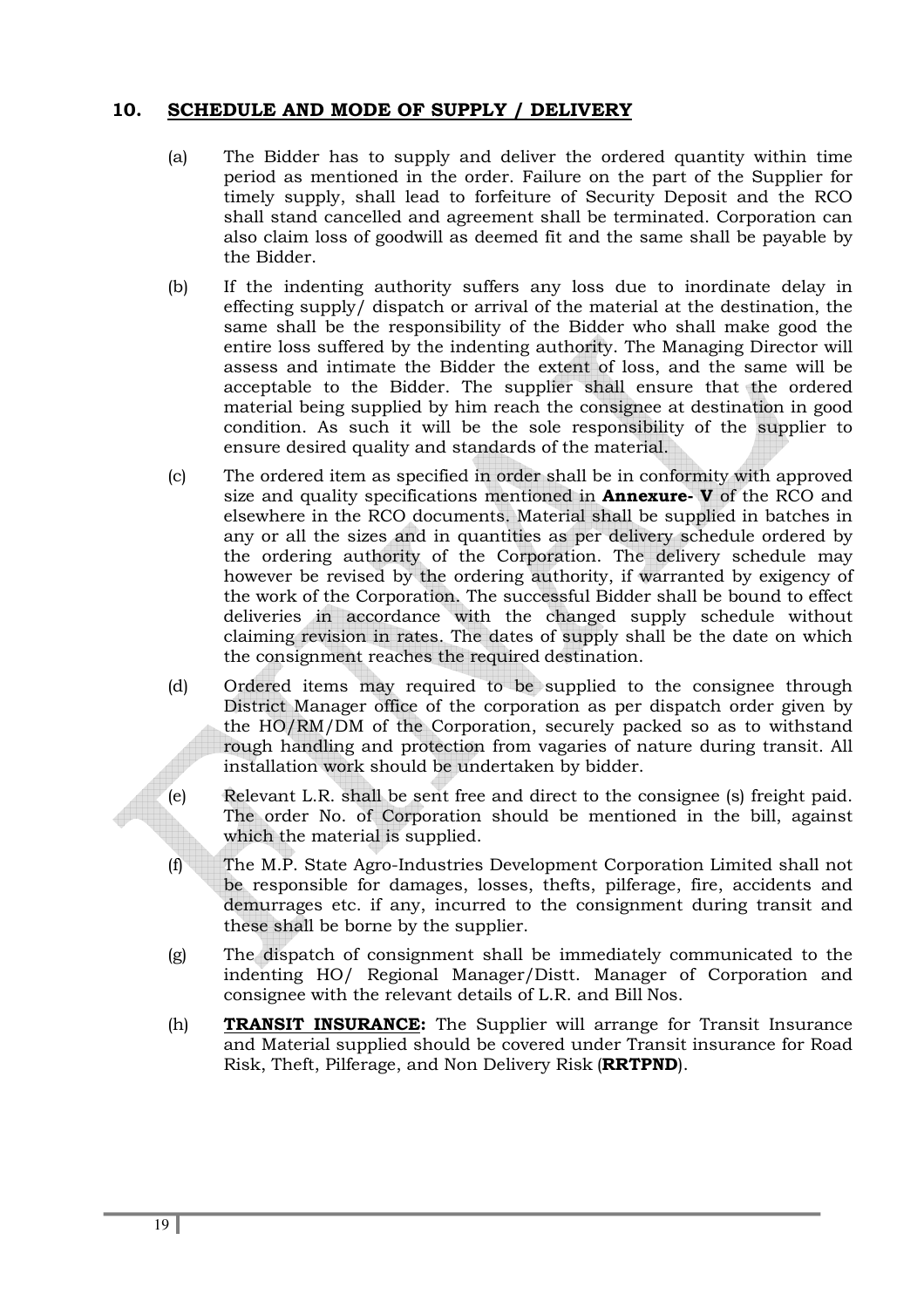#### **11. WARRANTEE:**

The Bidder has to declare minimum five Years warrantee. Item supplied by the supplier having any manufacturing defect from the date of Installation. In case of complaint / defect the supplier shall have to arrange repair/replacement within 10 days from the date of receipt of intimation. The Corporation shall have right to recover the cost or expenditure of loss whatsoever, on this account from the future bills of the supplier or from the security deposit or from any other amount due to the supplier or out of the security or any deposit made by the supplier in other Government Organization.

#### **12. RIGHT TO REFUSE/REJECT THE SUPPLIES:**

- (a) Ordered item shall conform to the quantities specifications (as per **Annexure-V** mentioned in supply order. The Corporation reserves the right to refuse to accept the supplied item, if found:-
	- **(i)** Inferior in quality & not in proper packing or not conforming to the specifications mentioned in **Annexure- V**
	- (ii) Other than specified and ordered by the Corporation,

OR

- (iii) For any other sufficient reason at it's discretion.
- (b) In case the supply of supplied item is rejected / the supply not accepted, shall be lifted by supplier at his own cost within the period granted by the M. P. State Agro-Industries Development Corporation Limited and in no case Corporation shall be liable for the supply not accepted.
- (c) If the material fails in the testing.

#### **13. PAYMENT:**

- (a) The Corporation will make the payment normally within 15 days on payment after payment condition to the supplier only after receipt of bills along with satisfactory report duly signed by the consignee/ beneficiary.
- (b) In case these items are supplied to the farmer under various government schemes for providing subsidy, the farmer's share so received by the corporation shall be payable to the supplier along with work order after deducting corporation margin immediately.
- (c) As mentioned in the **(b)** above, remaining amount which will come by way of subsidy from the government shall be payable within 7 days on receipt of the same by the corporation.

#### **14. PRICE ESCALLATION CLAUSE:**

The variation in price is allowed if any variation is occurred in GST slab & any levies/taxes by Regulatory authority. Bidder may Revised rates accordingly under intimation to corporation.

#### **15. SUBMISSIONOF REQUIRED DOCUMENT:**

It is obligatory for the Bidder to submit all the necessary documents as mentioned in Annexure-V and mentioned elsewhere in RCO document. All formats should be filled in completely. *All the necessary documents should be enclosed duly self-attested.*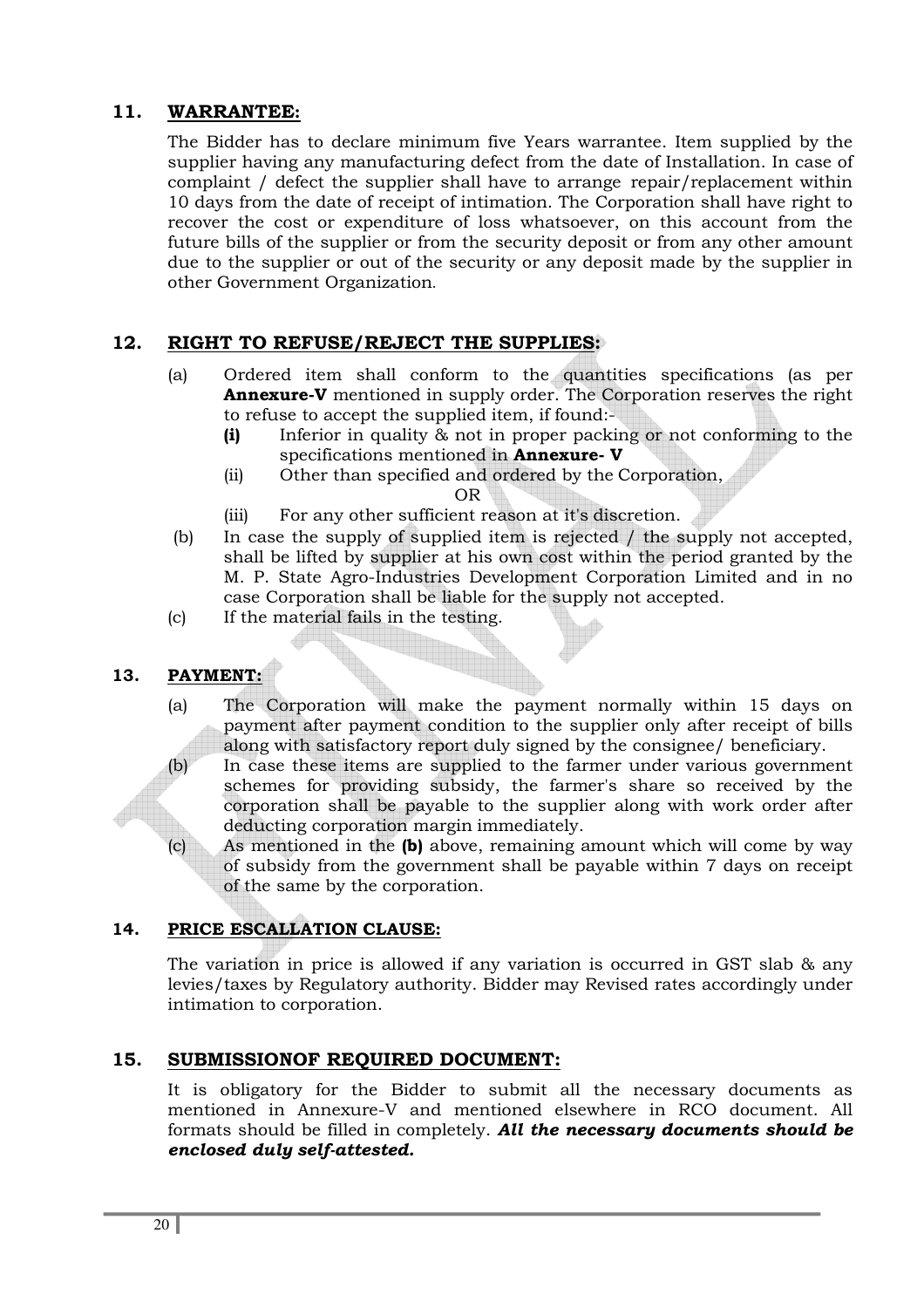#### **16. ACCEPTANCE/REJECTION OF RCO:**

The Managing Director of the Corporation reserves the right to accept or reject any or all the RCO without assigning any reason whatsoever at any time prior to or after execution of agreement without incurring any liability to the affected Bidder and any obligation to inform the affected Bidder regarding the grounds.

#### **17. RCO EVALUATION:**

During RCO evaluation, MP AGRO may, at its discretion, ask the Bidder for a clarification of its RCO & documents attached thereto. The request for clarification and response shall be in writing or verbal.

#### **18. RCO VALIDITY:**

The rates finalized against this RCO shall be valid for a period of 1(one) year from the date of execution of agreement. It will be at the discretion of MP AGRO to extend/reduce validity period.

If mutually agreed corporation may extend validity period one year from the date of expiry of agreement so that validity period will not be more them two years.

### **19. AMENDMENTS TO BID INVITATION:**

The MP AGRO reserves the right, to make revisions or amendments to the bid documents, when deemed necessary, prior to the closing date of the bid, through proper notification or web-site. The bidders must watch MP AGRO web site for any such amendments. The MP AGRO shall be at liberty to consider extending the date set for the bid opening by such a number of days as in the opinion of the MP AGRO seems necessary**.** 

#### **20. NEGOTIATIONS:**

- (i) It is clarified that normally the Corporation will make no negotiation on the RCO and therefore the Bidders should quote their lowest prices only. However the Managing Director of the Corporation may decide to give counter RCO of the lowest rate as decided by him.
- (ii) On the basis of lowest rate received in the financial bid corporation will ask other bidders to execute agreement provided other bidders are agreed to it.

#### **21. AUTHORITY TO SIGN BID DOCUMENTS:**

A person signing the RCO or any other document in respect of the Contract on behalf of the supplier without disclosing his authority to do so shall be deemed to warrant that he has authority to bind the Supplier. If it is discovered at any time that the person so signing has no authority to do so, MP AGRO may, without prejudice to any other right or remedy of MP AGRO, cancel the contract and make or authorize making of a purchase of the materials at the risk and cost of such person, and hold such person liable to MP AGRO for all costs and damages arising from the cancellation of the contract including any loss which MP AGRO may sustain on account of such purchase.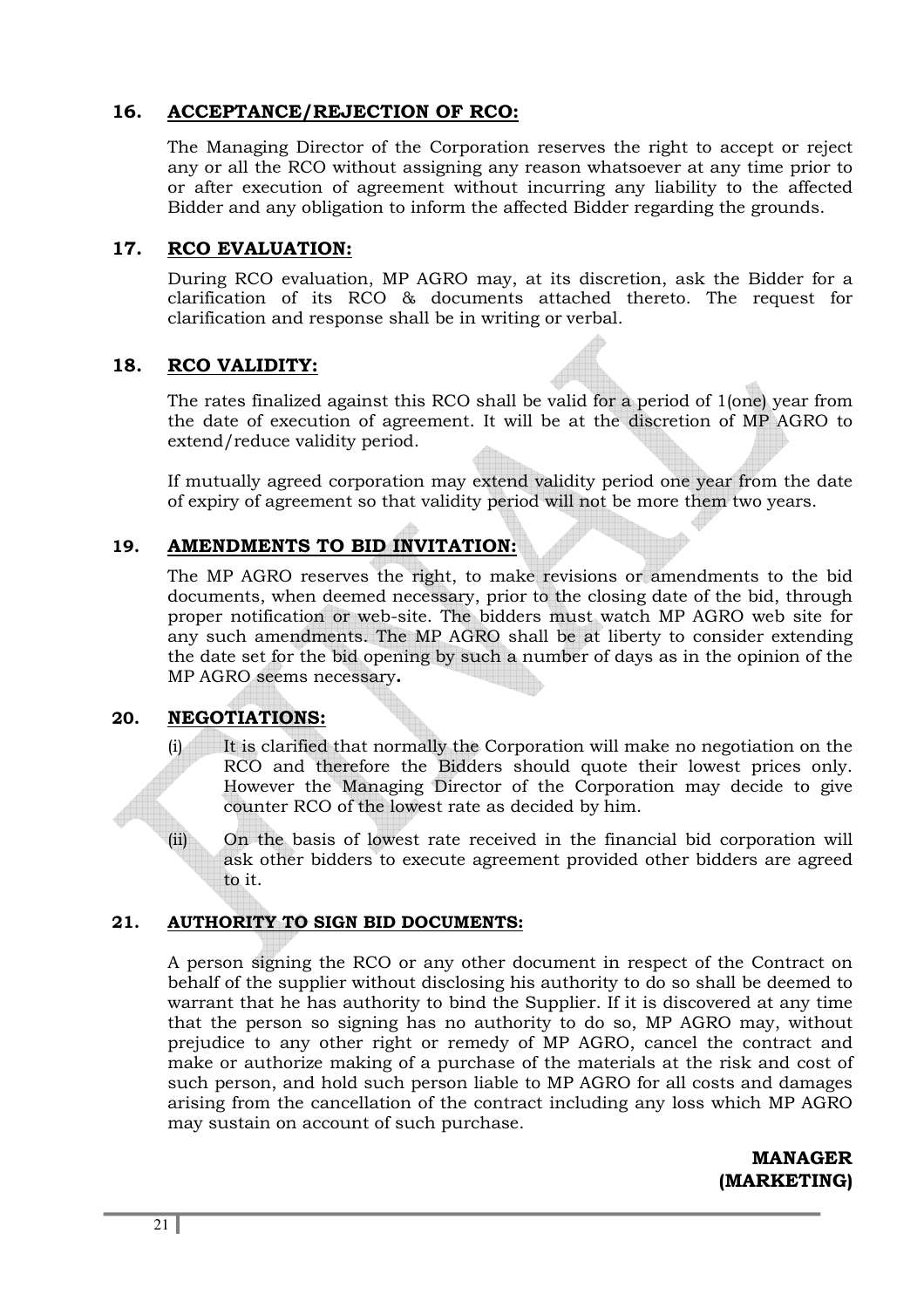

**THE MADHYA PRADESH STATE AGRO INDUSTRIES DEVELOPMENT CORPORATION LIMITED**  "PANCHANAN" 3rd FLOOR, MALAVIYA NAGAR, BHOPAL Phone (0755)- 2551652, 2551756,

**GENERAL CONDITIONS OF RATE CONTRACT**

#### **1. DELAY IN SUBMISSION:**

The Corporation will not be responsible for any delay on any account in receipt of RCO. If the BID is received after the specific date and time, even if the delay in receipt was caused in postal transit or any other reason, whatsoever.

#### **2. CHANGE IN OPENING SCHEDULE:**

2761392, Fax: 0755-2557305

RCO will be opened on due date and time as mentioned in (**Annexure - IV)** point B in the presence of the representative of firms who wishes to be present. However if the date and time of opening of Technical Bid is changed due to any unforeseen reason the revised date and time of opening will be displayed on Portal/website of the corporation. No corrigendum will be issued through News Papers.

#### **3. EXECUTION OF AGREEMENT :**

- (a) The Corporation will intimate the successful Bidder regarding acceptance and request him to execute the agreement in given time limit. In case the Bidder fails to execute agreement within the prescribed time limit, the EMD submitted along with the RCO shall stand forfeited.
- (b) The successful Bidder shall have to execute an agreement as per **Annexure-XII** with the Corporation on non-judicial stamp paper of Rs. 1000/- (to be purchase by the Bidder)

#### **4. TRAINING:**

If required the supplier will impart training to the selected nominated person of purchaser and the concerned person/staff/officers of the Corporation for proper operation and maintenance of Items Supplied.

#### **5. AFTER SALE SERVICE:**

- a. The company must provide after sales service to the end user for warranty period.
- b. It shall be the responsibility of the supplier to ensure that necessary spares parts are available to the purchaser/customer of machine/ equipments during warranty period and afterwards also. For this purpose Bidder shall keep necessary stock of such fast/slow moving parts on consignment with this corporation {MP Agro} or with their stockiest.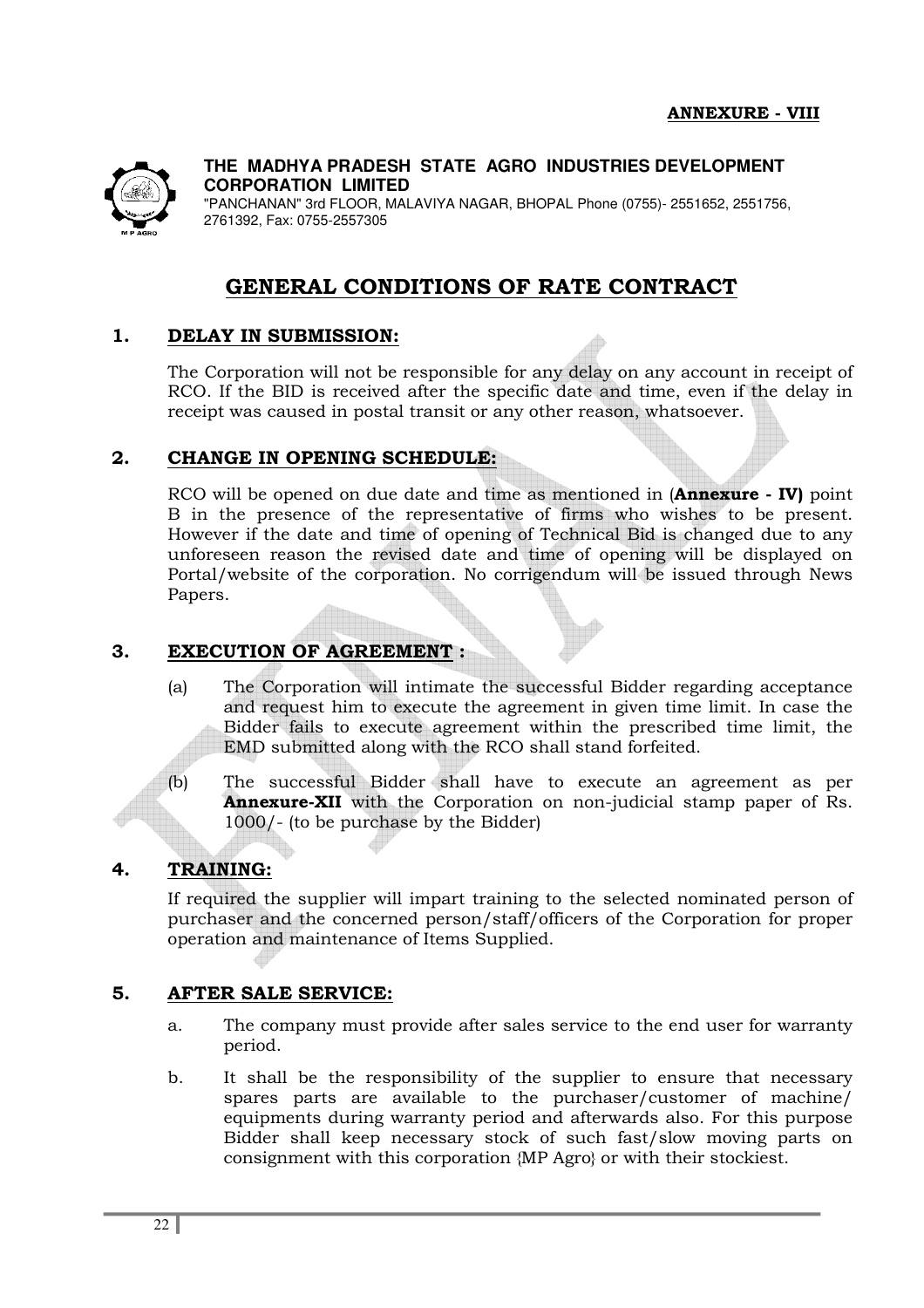Quantity and location of stocking points of such items shall be decided by the Bidder as per advice of Regional Managers/DM of this corporation. Supplier shall also ensure that proper after sales services are available to the customers.

c. The supplier shall also try to make arrangements for repair and after sale service required on continuous basis after expiry of the warranty period and shall ensure that the repairs/maintenance cost incurred by the purchaser are minimum.

#### **6. DEFECTIVE SUPPLIES:**

The supplier shall replace the defective material or any other part found defective or prematurely worn out within 7 days within warranty period from the date of sale to the consumer, free of cost. If it is proved that Bidder has intentionally supplied machine/equipments of improper quality or not ready to replace or had not replaced defective machines / equipments during the specified period or in a genuine time period as required minimum, corporation shall be free to black list the Bidder and Bidder shall be bound to refund the amount received in lieu of such defective supplies made by the Bidder.

#### **7. DISPLAY & DEPOSITION OF SAMPLES**

One sample of items may be sought by the MP AGRO along with complete nomenclature & write-up. Corporation may decide to examine/check the samples for nomenclature & write-up submitted by supplier through recognized laboratories as decided by Managing Director of this Corporation.

#### **8. RANDOM TESTING OF COMPONENTS:**

Corporation may select sample by random sampling of any or all components of material received at the destination / site and send it to any recognized institute for testing. **The cost of such testing including cost of material shall be borne by the supplier**.

#### **9. BRAND NAME:**

The Bidder is entitled to claim only one brand name for the purpose of this contract. Regarding brand name, certificate of brand name, if any, issued by competent authority for this purpose should be made available, however the Corporation will not be liable for any dispute on account of brand name or of any kind related to Brand.

#### **10. FORCE MAJEURE CLAUSE:**

FMC will applicable in the following circumstances -

- (a) Natural phenomenon including but not limited to weather condition, floods, draught, earthquake and epidemics.
- (b) Acts of government authority domestic or foreign including but not limited to war declared or properties, quarantine restriction.
- (c) Accidents or distraction including but not limited to fire, explosion break downs at essential machinery equipment and power shortage.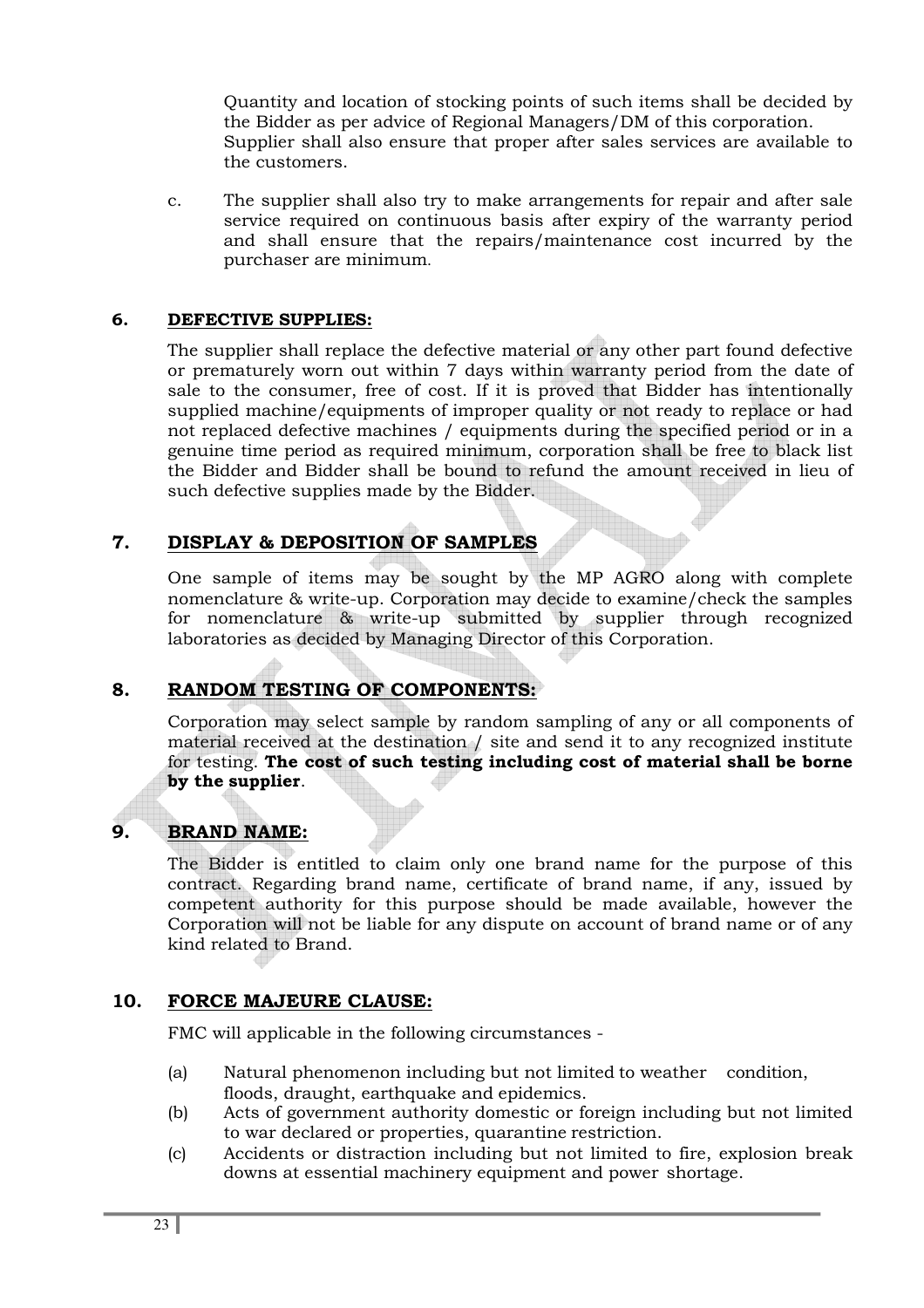#### **11. PURCHASE PREFERENCE:**

As per the policy of the State Govt. in respect of purchase of material for the use of corporation purchase preference to the extent of 30% shall be given to those manufacturer who belongs to the SC/ST category. A self certified photocopy of certificate issued by the concerned District Trade Industries Center to the effect that the Bidder's firm belongs to the SC/ST category in

M.P. should invariably be attached. This clause will not be applicable if material is purchased by an individual or farmer.

#### **12. TO IMPOSE PENALTIES:**

The Managing Director of The Corporation reserves the right to impose penalties as per PMKSY Guidelines.

#### **13. CORPORATION AS DEALER:**

Corporation shall become Authorized Dealer of the company after execution of agreement with the company during the currency of Rate Contract.

#### **14. ARBITRATION:**

As far possible, all dispute arising out of this agreement will be settled by the mutual discussion and decision taken by the Dy. General Manager of the corporation will be final and binding on both the parties .

In case dispute is not settle as above then the same shall be referred to the arbitration. Arbitration and conciliation Act, 1996 shall apply to the proceedings before the Managing Director of the Corporation who shall be sole arbitrator. The decision of the arbitrator shall be final and binding on the parties.

**15. MINOR MISTAKES IN RCO:** MP AGRO may waive any minor nonconformity, or irregularity in a RCO document that does not constitute a material deviation, provided such waiver does not prejudice or affect the relative ranking of any bidder. Right to waive mistake shall remain with Managing Director of MP AGRO.

#### **16. TRANSFERABILITY:**

RCOs are not transferable.

#### **17. RIGHT TO CHANGE CONDITIONS OF RCO:**

- (i) MP AGRO reserves the right to reject or accept any RCO in whole or in part on account of credentials, technical capability, past performance or any other evaluation criteria to ensure uninterrupted supply of material. The decision of MP AGRO in this regard will be final and MP AGRO is not liable to assign any reasons for the decision.
- (ii) M.P. Agro reserves right to change any condition of this RCO during the currency of validity period.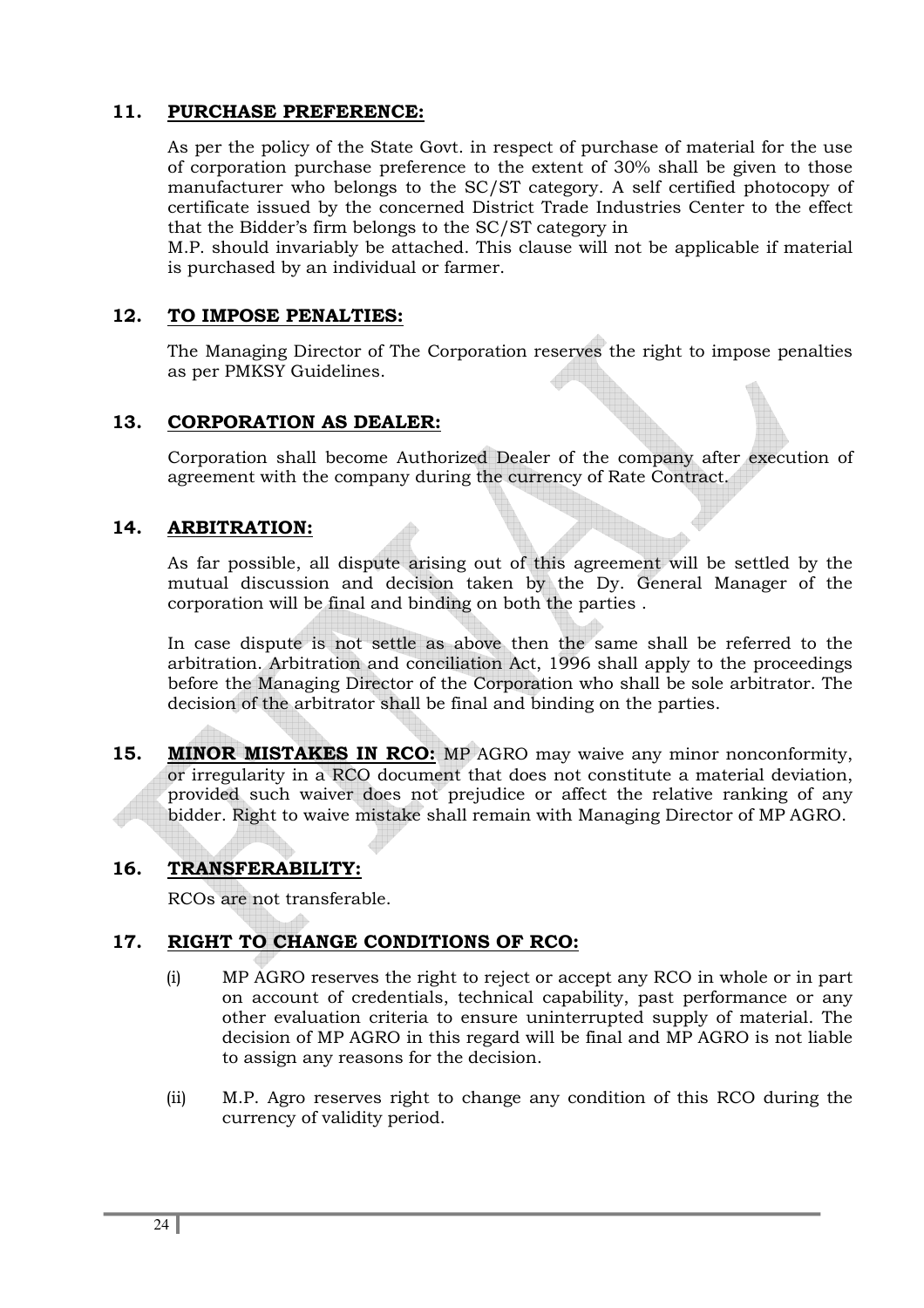#### **18. PARALLEL RATE CONTRACT:**

MP AGRO reserves the right (a) to enter into parallel rate contract(s) simultaneously or at any time during the period of the rate contract with more Bidders as MP AGRO may think fit, and (b) to place ad-hoc contract or contracts simultaneously at any time during the period of this contract with more supplier(s)/ Bidder(s) for such quantity and such item as the competent authority of MP AGRO (whose decision shall be final) may determine.

#### **19. INSPECTION FOR QUALITY:**

- (i) QCI approved third party inspection Agency i.e RITES/EIL/IRS (IR class)/PDIL/SGS to certify materials or part thereof/work completed should be made available for inspection that materials are in accordance with the contract.
- (ii) All material supplied/work completed under this RCO will compulsorily inspected by Third Party approved by the Corporation for this purpose.
- (iii) Expenses Related to Third Party inspection shall be born by bidder.
- (iv) Inspection Report shall be submitted by bidder along with bills at the time of payment.

#### **20. RISK PURCHASE CLAUSE**:

MP AGRO reserves the right to make urgent arrangement in case of failure of supply and installation / rejected work either in part or full as per demand placed by the MP AGRO and any excess amount paid of such work should be adjusted from the registered supplier's Bill and may take following punitive actions.

a) Fine to the tune of 2% of total amount supply not made/ degraded supply made may be imposed on the total value of the material for non supply/ short supply/ degraded supply etc. The fine amount will be deducted from the bill submitted for the next material supplied.

The occurrence of such events 3 times during the contract period will lead to cancellation of contract by MP AGRO at any time after serving warning on each such event. The cancellation of contract will automatically come into effect from the last working hour of a scheduled delivery date after serving the last warning. On such event of cancellation the supplier will be black listed and will not be allowed to participate in any future RCO / supply contract for a period of one year. On event of cancellation of contract the security deposit available with MP AGRO for the contract will be forfeited.

#### **21. WITH HOLDING AND LIEN IN RESPECT OF SUMS CLAIMED**:

Whenever any claim or claims for payment of a sum of money arises out of or under the contract against the Contractor, MP AGRO shall be entitled to withhold and also have a lien to retain such sum or sums in whole or in part from security, if any, deposited by the supplier's and for the purpose aforesaid, MP AGRO shall be entitled to withhold the said cash security deposit or the security, if any, furnished as the case may be and also have a lien over the same pending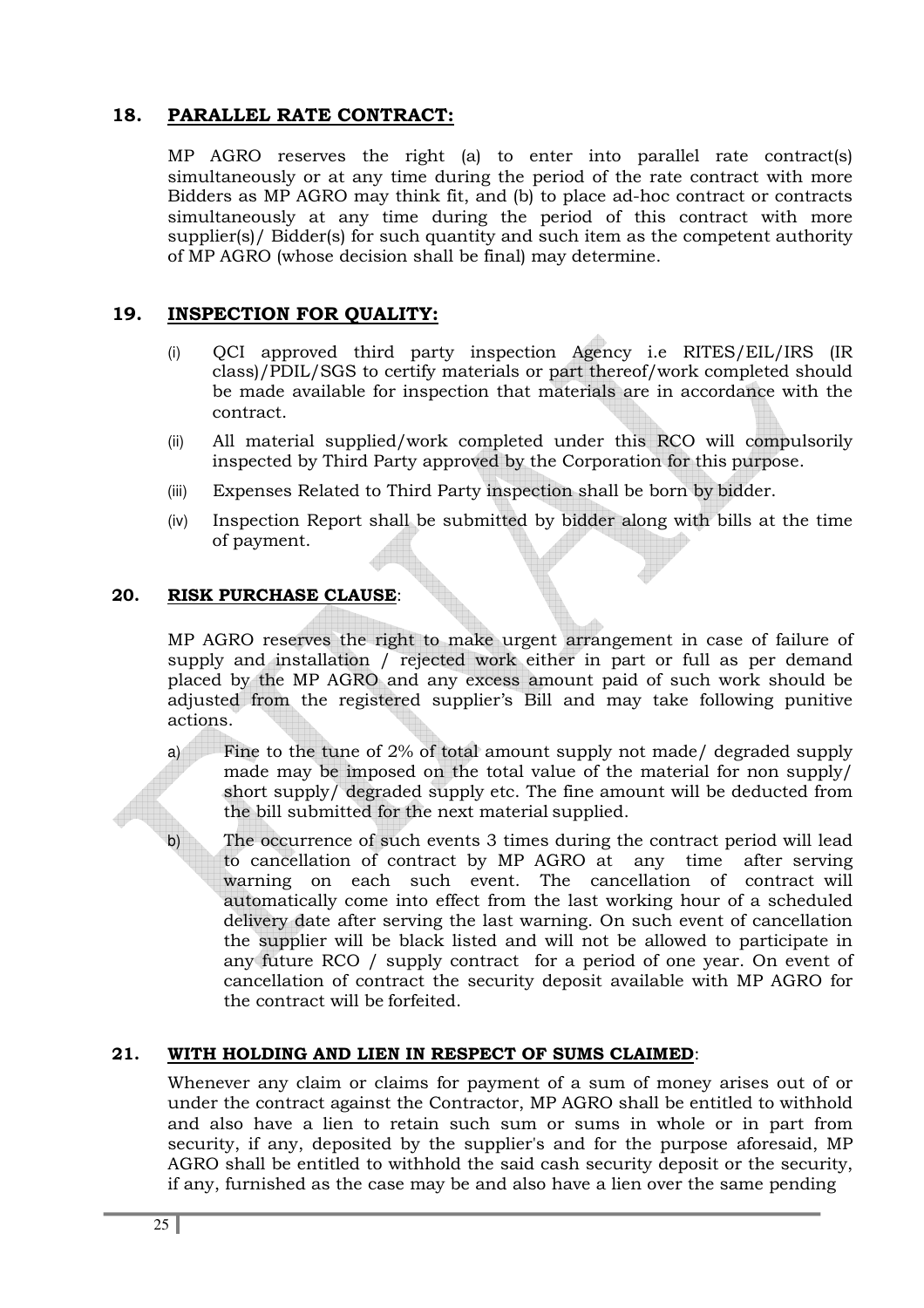finalization or adjudication of any such claims. In the event of the security being insufficient to cover the claimed amount or amounts or if no security has been taken from the Contractor, MP AGRO, shall be entitled to withhold and have lien to retain to the extent of the such claimed amount or amounts, from any sum or sums found payable or which at any time thereafter may become payable to the contractor under the same contract or any other contract with MP AGRO pending finalization or adjudication of any such claim.

#### **22. CORRUPT PRACTICES**:

Supplier is expected to observe the highest standard of ethics during the execution of this RCO. If the supplier has engaged in corrupt or fraudulent practices, in competing for or in executing the contract, MP AGRO may, after giving 14 days notice to the approved bidder, terminate the Contract. In pursuit of this policy, MP AGRO :-

- **a.** Defines, for the purposes of this provision, the terms set forth below as follows:
	- (i) "corrupt practice" means the offering, giving, receiving or soliciting of any thing of value to influence the action in the procurement process or in Contract execution; and
	- (ii) "fraudulent practice" means a misrepresentation of facts in order to influence a procurement process or the execution of a contract to the detriment of MP AGRO and includes collusive practices among bidders (prior to or after bid submission) designed to get itself short listed for participating in the bidding process, to establish bid prices at artificial, non-competitive levels and to deprive MP AGRO of the benefits of free and open competition;
- **b.** Will reject a proposal for award if it determines that the Bidder being considered for award has engaged in corrupt or fraudulent practices in competing for the Contract.
- **c.** In the same manner as above, if bidder observes any corrupt practices or "fraudulent practice" in MP AGRO, he should report to Managing Director only.

#### **23. BREACH OF CONTRACT:**

Any breach of the terms & conditions mentioned in this RCO document by the Supplier/bidder, or any one employed by him or acting on his behalf (whether with or without the knowledge of the Supplier/bidder) or the committing of any offence by the Supplier/bidder or by any one employed by him or acting on his behalf under Chapter IX of the Indian Penal Code, 1860 or the Prevention of Corruption Act, 1988 or any other act enacted for the prevention of corruption by public servants shall entitle MP AGRO to cancel the contract and all or any other contracts with the Supplier/bidder and to recover from the Supplier the amount of any loss arising from such cancellation.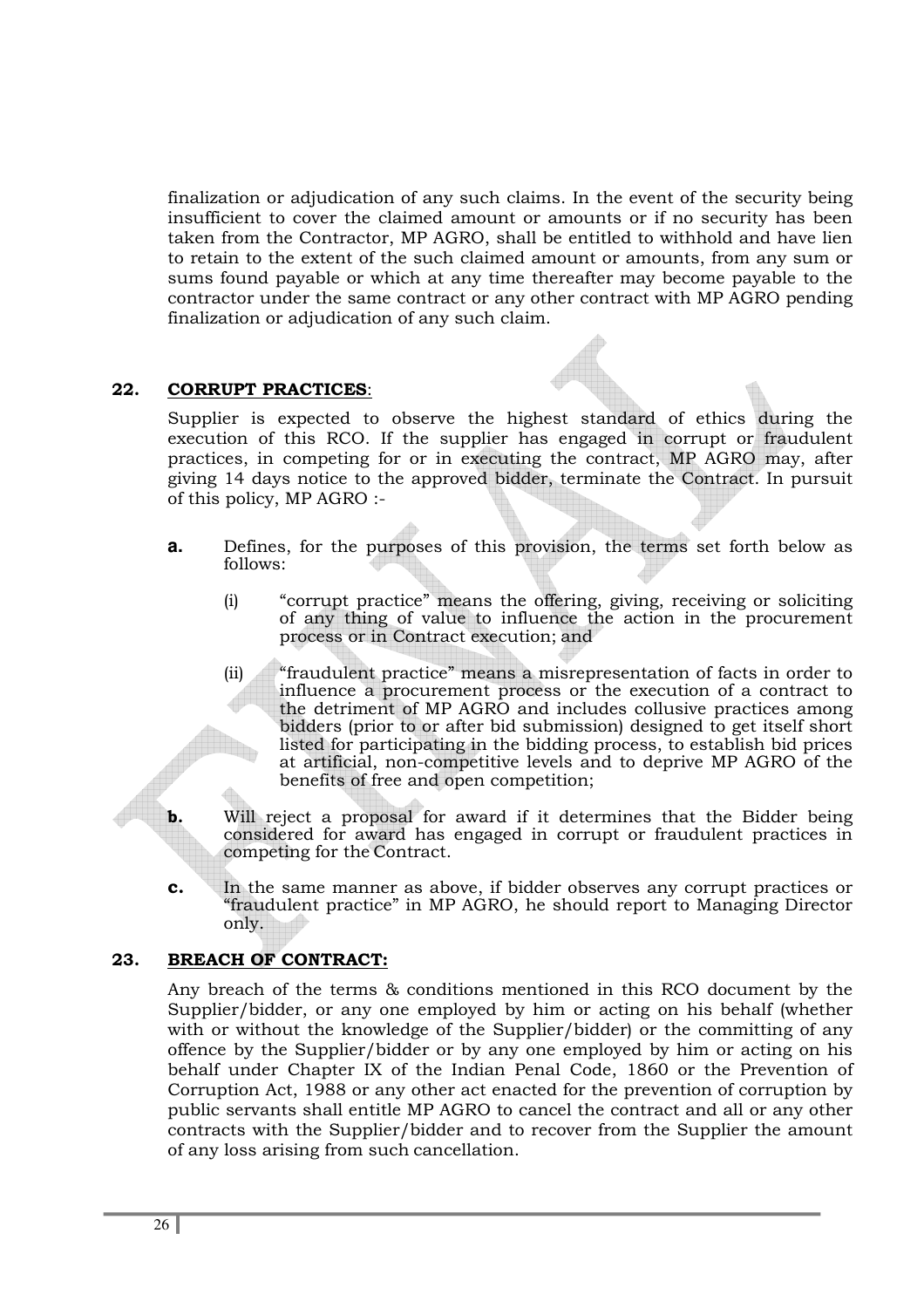#### **24. TERMINATION OF CONTRACT:**

MP AGRO may initiate process for termination of Contract in the following event of default:

- (i) Breach of any of the terms or conditions or obligation of Contract on part of contractor /his employees / agents.
- (ii) Any major material alteration in the agreed upon specification (if any) of the product to be supplied without the authorization of MP AGRO and / or competent authority.
- (iii) MP AGRO at their discretion may call for any record to satisfy themselves regarding supply & installation of material to consignee units. The supplier/bidder shall provide every help/ document related to MP AGRO, failing which it may amount to breach of condition of the contract.
- (iv) The Supplier/bidder being adjudged bankrupt/ insolvent or a trustee/ receiver being appointed on the Supplier/bidder.
- (v) Repudiation of agreement by Supplier/bidder or otherwise evidence of intention not to be bound by the agreement.
- (vi) MP AGRO at their discretion may call for any record to satisfy them regarding the supply and Supplier/bidder will provide every help failing which it may amount to breach of condition of the Contract.
- **25.** Only Bhopal Court shall have jurisdiction.

#### **DY. GENRAL MANAGER (MARKETING)**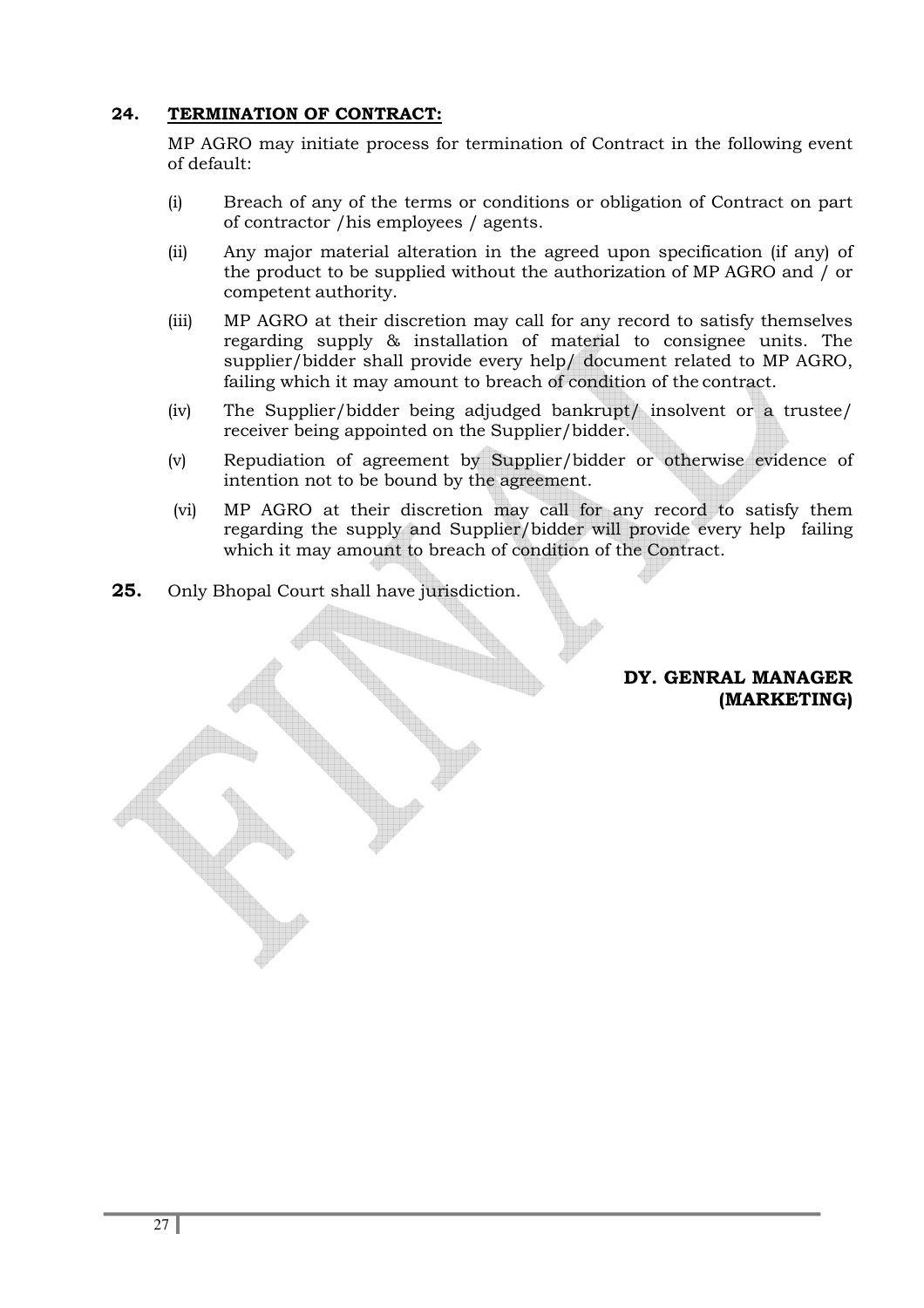#### **LETTER OF UNDERTAKING AND DECLARATION**

We …………………….. hereby submit FOR SUPPLY AND INSTALLATION OF CHAIN- LINK FENCING AT FARMER'S LAND FOR PROTECTION OF HORTICULTURE CROPS FOR THE YEAR 2021-22 & ONWARDS Items are conforming to the Specifications as mentioned in RCO.

We undertake to supply such quantities of material as per Specification as mentioned in RCO, as we may be called upon to supply and install under the conditions here-to enclosed during the allotted period from the date of execution of the agreement on the rates agreed upon, at the places to be specified by the M.P. State Agro Industries Development Corporation Limited within the specified delivery period.

We undertake that our firm has neither been Blacklisted/Debarred by any Government / Government Undertaking /Bank nor penalized on the same ground. We also undertake that no legal proceeding is pending in any Courts on the same grounds.

We hereby agree to abide by and fulfill all the terms and conditions of contract annexed hereto and in default thereof to forfeit and pay to the M.P. State Agro Industries Development Corporation Limited, the penalties or sum of money mentioned in the said conditions.

The sum of Rs. 1,00,000.00 (One Lac only) in the form of Demand draft or any of the form specified in the Rate Contract RCO Documents is herewith forwarded as Earnest Money which shall be retained by The MP State Agro Industries Development Corporation Limited, on account of Security Deposit as specified in the clause 9 of the said conditions of contract, should this RCO be accepted.

"I have read and fully understood the terms and conditions of supplies etc. mentioned in the documents.

Name :

Designation:

(Signature with Office Seal..)

Witness:

1.

2.

**Note: Letter of acceptance of RCO is to be submitted on non judicial stamp of Rs 500.00**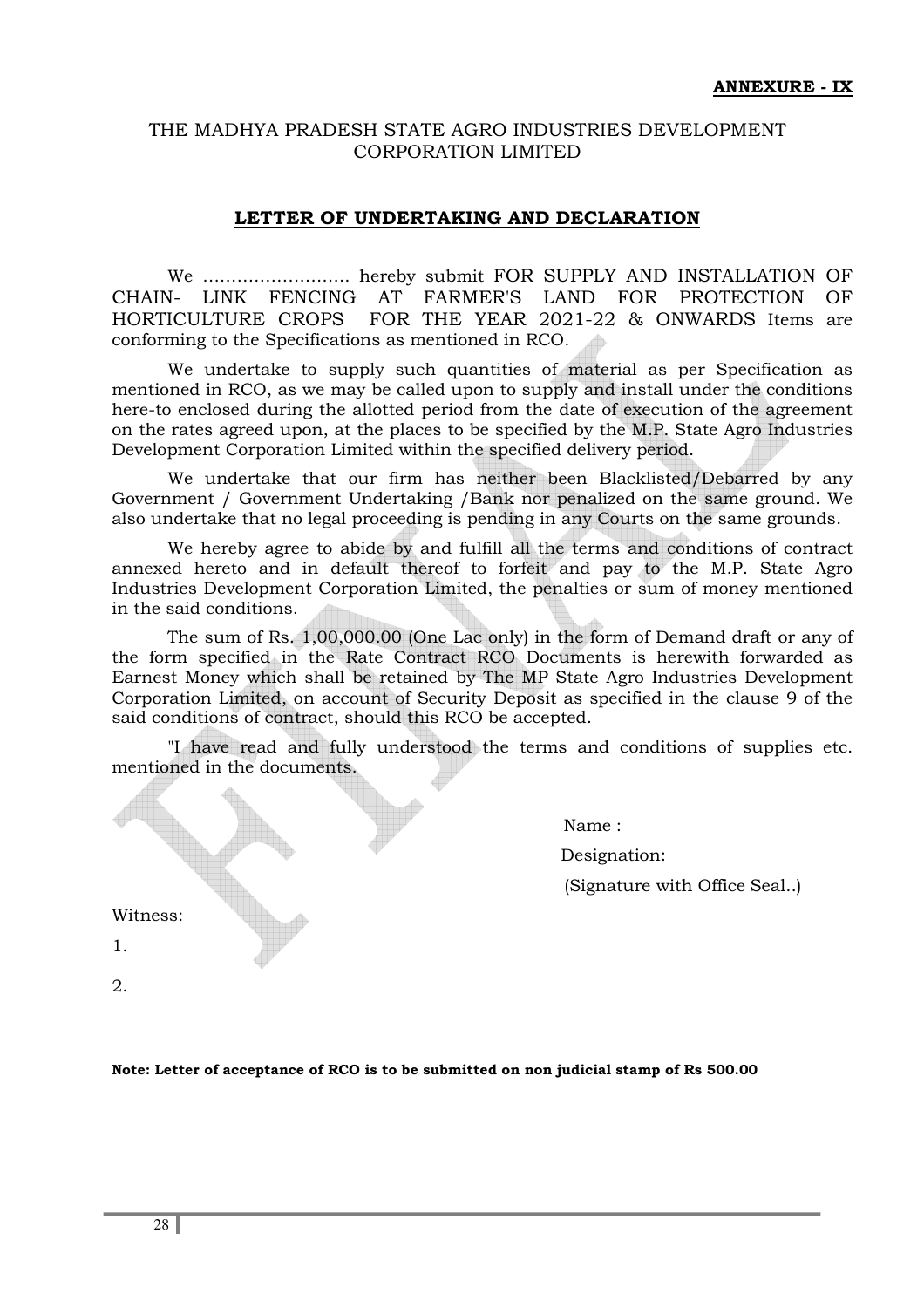

"PANCHANAN" 3rd FLOOR, MALAVIYA NAGAR, BHOPAL Phone (0755)- 2551652, 2551756, 2761392, Fax: 0755-2557305

# **FINANCIAL BID FORMAT**

| S.           | Name of Item                                                                                                                                                                                         | Unit                                        | <b>HSN</b> | <b>BASIC</b> | <b>GST</b> | GST | <b>PURCHASE</b>                                          |
|--------------|------------------------------------------------------------------------------------------------------------------------------------------------------------------------------------------------------|---------------------------------------------|------------|--------------|------------|-----|----------------------------------------------------------|
| <b>No</b>    |                                                                                                                                                                                                      |                                             | Code       | RATE         |            |     |                                                          |
| $\mathbf{1}$ | FOR SUPPLY AND<br><b>INSTALLATION OF</b><br><b>CHAIN- LINK FENCING</b><br>AT FARMER'S LAND<br>FOR PROTECTION OF<br>HORTICULTURE CROPS<br>(AS PER TECHNICAL<br>SPECIFICATION GIVEN<br>IN ANNEXTURE V) | Per<br>Running<br>Meter<br>for One<br>Meter |            |              | Amount     | 12% | PRICE OF MP<br>AGRO<br>Seal & signature<br>of the Bidder |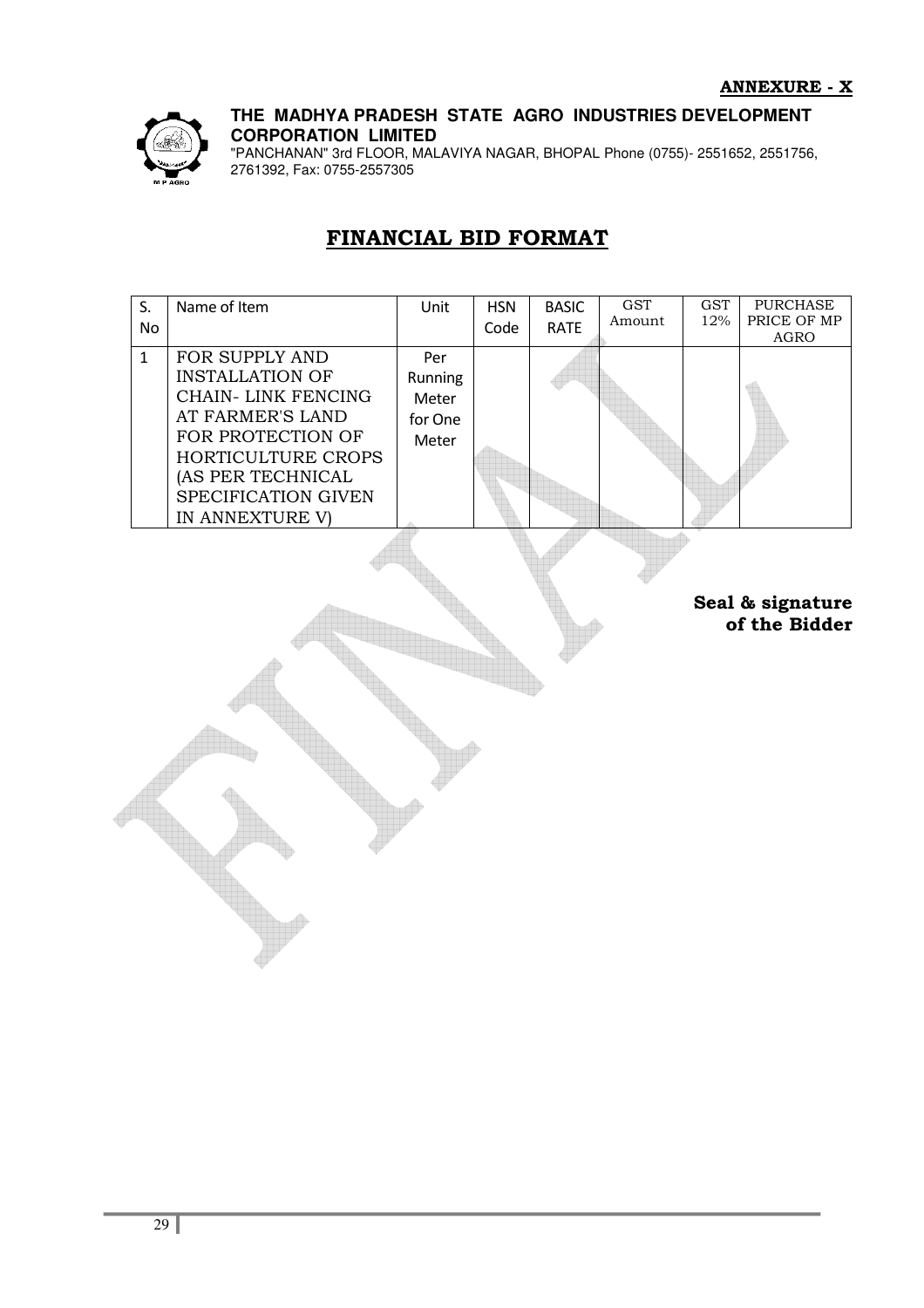#### **ANNEXURE – XI**

## **DECLARATION OF BLACKLISTING**

I/We M/S ……………………………………………………………………… hereby declare that neither I/We nor our Start-up or a parent, subsidiary or associate Company under direct or indirect common parent is/are presently nor in the past been placed on any Black list / Debar/Penalized by any Public Sector Company in India or by any Department of State or Central Government and that there is no pending inquiry by any Public Sector Company in India or by any Department of State or Central Government, against us or a parent, subsidiary or associate Company as aforesaid in India, in respect of criminal, corrupt or fraudulent practice(s), is NIL or details given hereunder.

It is understood that if this Declaration is found to be false, MP AGRO shall have the right to reject my/our proposal, and if the proposal has resulted in an investment, the investment agreement is liable to be terminated without prejudice to any other right or remedy (including Black list / Debar/Penalized) available to MP AGRO.

Place:

Date:

# **Seal & Signature of the Bidder or their authorized Representative**

**NOTE:** This declaration should be furnished on company's "Letter Head"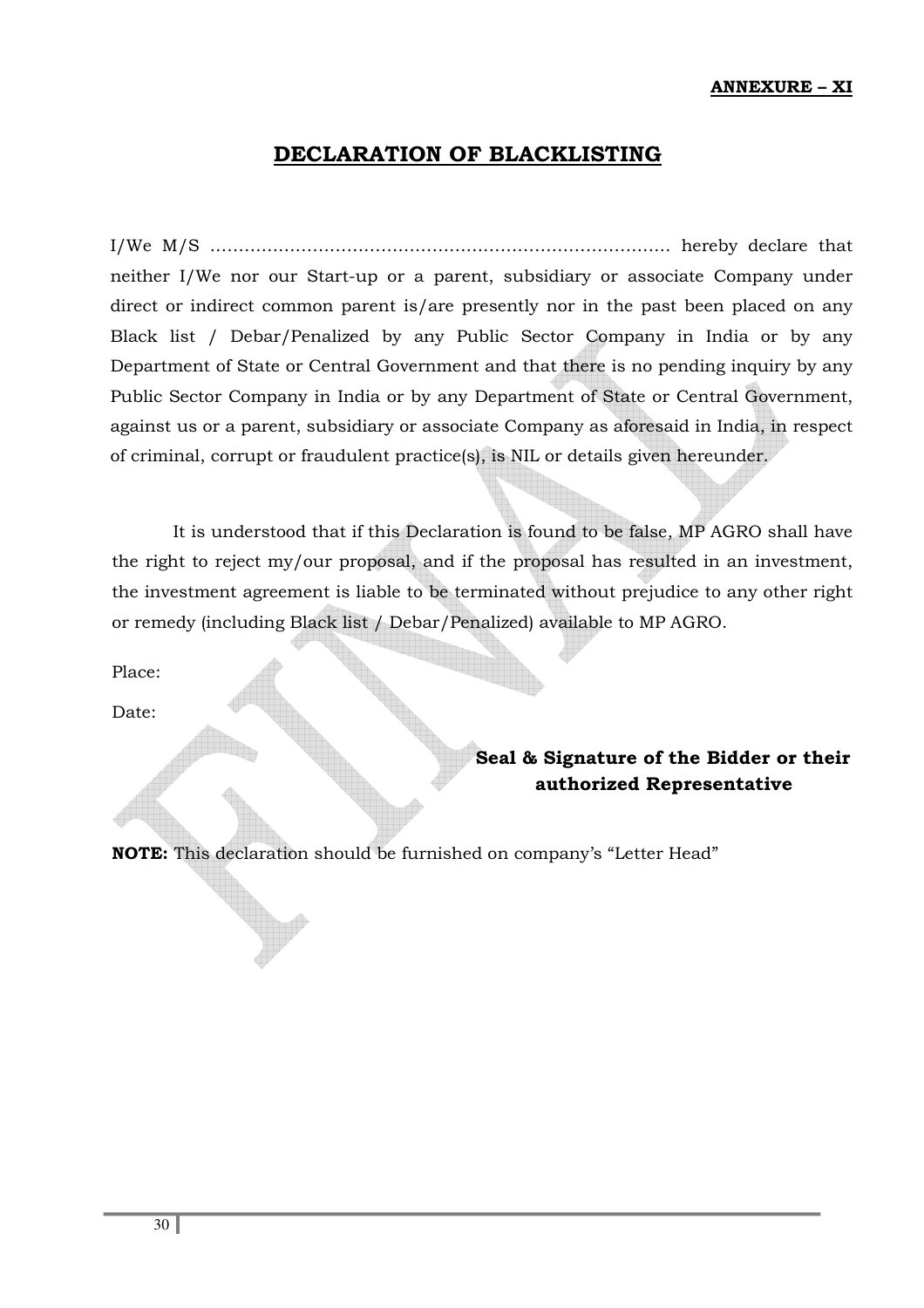### **DRAFT AGREEMENT**

#### *(THIS AGREEMENT TO BE FURNISHED AFTER THE BID IS ACCEPTED ON NON JUDICIAL STAMP RS. 1000/-)*

This agreement made at Bhopal this day of ………….. , between The Madhya Pradesh State Agro-Industries Development Corporation, having registered office at 'Panchanan, 3rd Floor, Malviya Nagar, Bhopal, M.P. hereinafter referred to as 'Corporation' which expression shall unless repugnant to the context or meaning there of include its successors and assigns on the one part.

#### AND

M/s. -------------------------------------------------------------------------------- having its office at **-------------------------------------------------------------------------------------------------------------------** acting through its -------------------------------------------------- (hereinafter referred to as the Supplier which expression unless repugnant to the context and meaning there of includes its assigns, successors and administrations on the other part.

WHEREAS the Corporation invited Rate Contract FOR SUPPLY AND INSTALLATION OF CHAIN- LINK FENCING AT FARMER'S LAND FOR PROTECTION OF HORTICULTURE CROPS FOR THE YEAR 2021-22 & ONWARDS on the terms and conditions as envisaged in the terms schedule issued with the Rate Contract RCO Document and purchased by the supplier.

AND WHEREAS the supplier has accepted each and every term and condition contained in the Rate Contract RCO Document, while submitting his RCO. The supplier has agreed to supply of quality materials and equipments on consignment basis on the terms and conditions of this agreement to the Corporation.

AND WHEREAS the Corporation accepted the RCO submitted by the supplier vide its letter of acceptance no. …......... dated ----------------------in consideration of the mutual premises and undertakings hereinafter specified and for other good and valuable consideration this agreement witness and is hereby agreed on the conditions of the RCO and the following documents shall form and be constructed a part of the Agreement  $Deed:$ -

*------2*